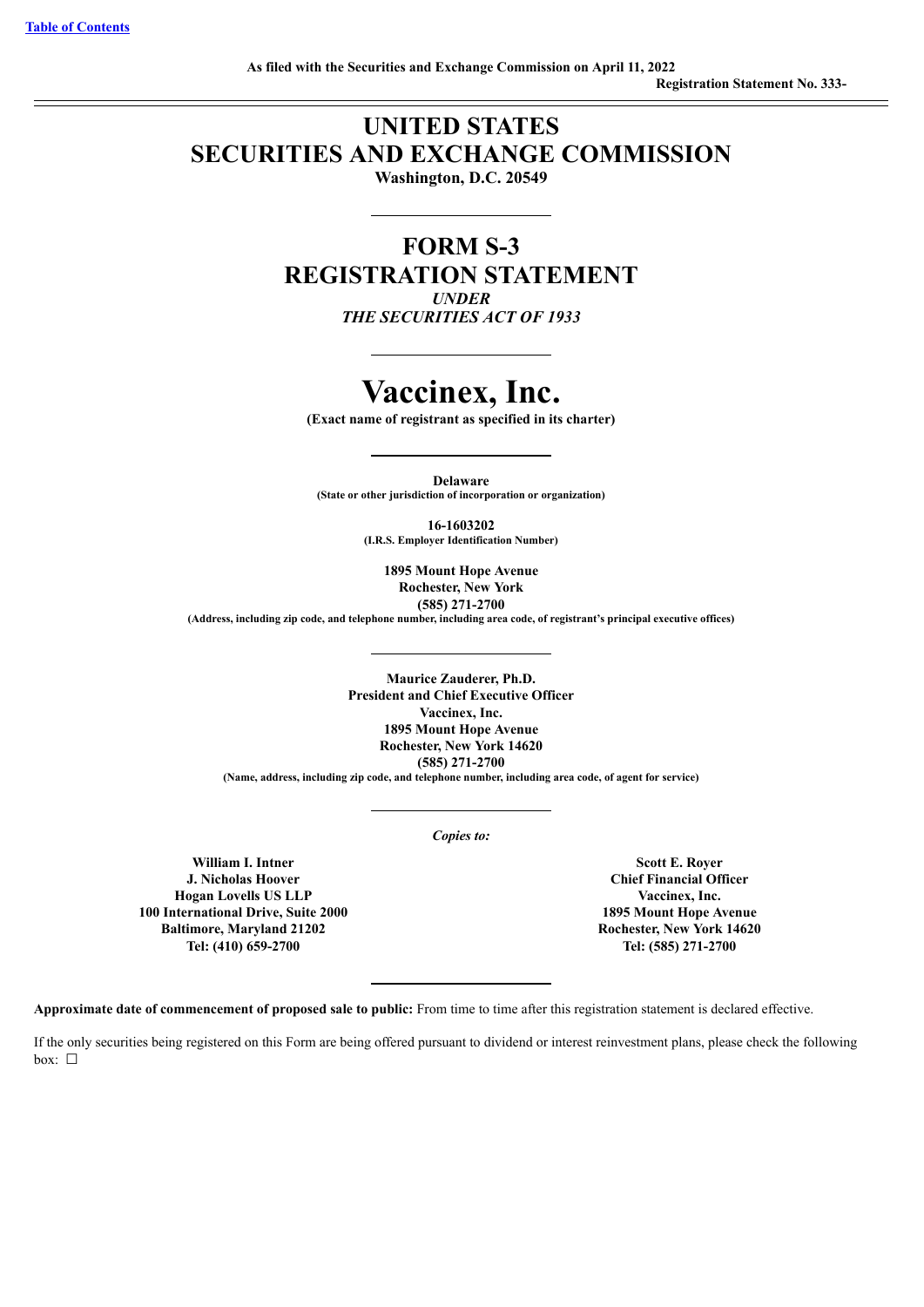If any of the securities being registered on this Form are to be offered on a delayed or continuous basis pursuant to Rule 415 under the Securities Act of 1933, other than securities offered only in connection with dividend or interest reinvestment plans, check the following box:  $\boxtimes$ 

If this Form is filed to register additional securities for an offering pursuant to Rule 462(b) under the Securities Act, please check the following box and list the Securities Act registration statement number of the earlier effective registration statement for the same offering.  $\Box$ 

If this Form is a post-effective amendment filed pursuant to Rule 462(c) under the Securities Act, check the following box and list the Securities Act registration statement number of the earlier effective registration statement for the same offering.  $\Box$ 

If this Form is a registration statement pursuant to General Instruction I.D. or a post-effective amendment thereto that shall become effective upon filing with the Commission pursuant to Rule 462(e) under the Securities Act, check the following box.  $\Box$ 

If this Form is a post-effective amendment to a registration statement filed pursuant to General Instruction I.D. filed to register additional securities or additional classes of securities pursuant to Rule 413(b) under the Securities Act, check the following box.  $\Box$ 

Indicate by check mark whether the registrant is a large accelerated filer, an accelerated filer, a non-accelerated filer, a smaller reporting company, or an emerging growth company. See the definitions of "large accelerated filer," "accelerated filer," "smaller reporting company," and "emerging growth company" in Rule 12b-2 of the Exchange Act.

Large accelerated filer ☐ Accelerated filer ☐ Non-accelerated filer ⊠ ⊠ Smaller reporting company ⊠ Emerging growth company  $\boxtimes$ 

If an emerging growth company, indicate by check mark if the registrant has elected not to use the extended transition period for complying with any new or revised financial accounting standards provided pursuant to Section 7(a)(2)(B) of the Securities Act.  $\Box$ 

The registrant hereby amends this registration statement on such date or dates as may be necessary to delay its effective date until the registrant shall file a further amendment which specifically states that this registration statement shall thereafter become effective in accordance with Section 8(a) of the Securities Act or until the registration statement shall become effective on such date as the Securities and **Exchange Commission, acting pursuant to said Section 8(a), may determine.**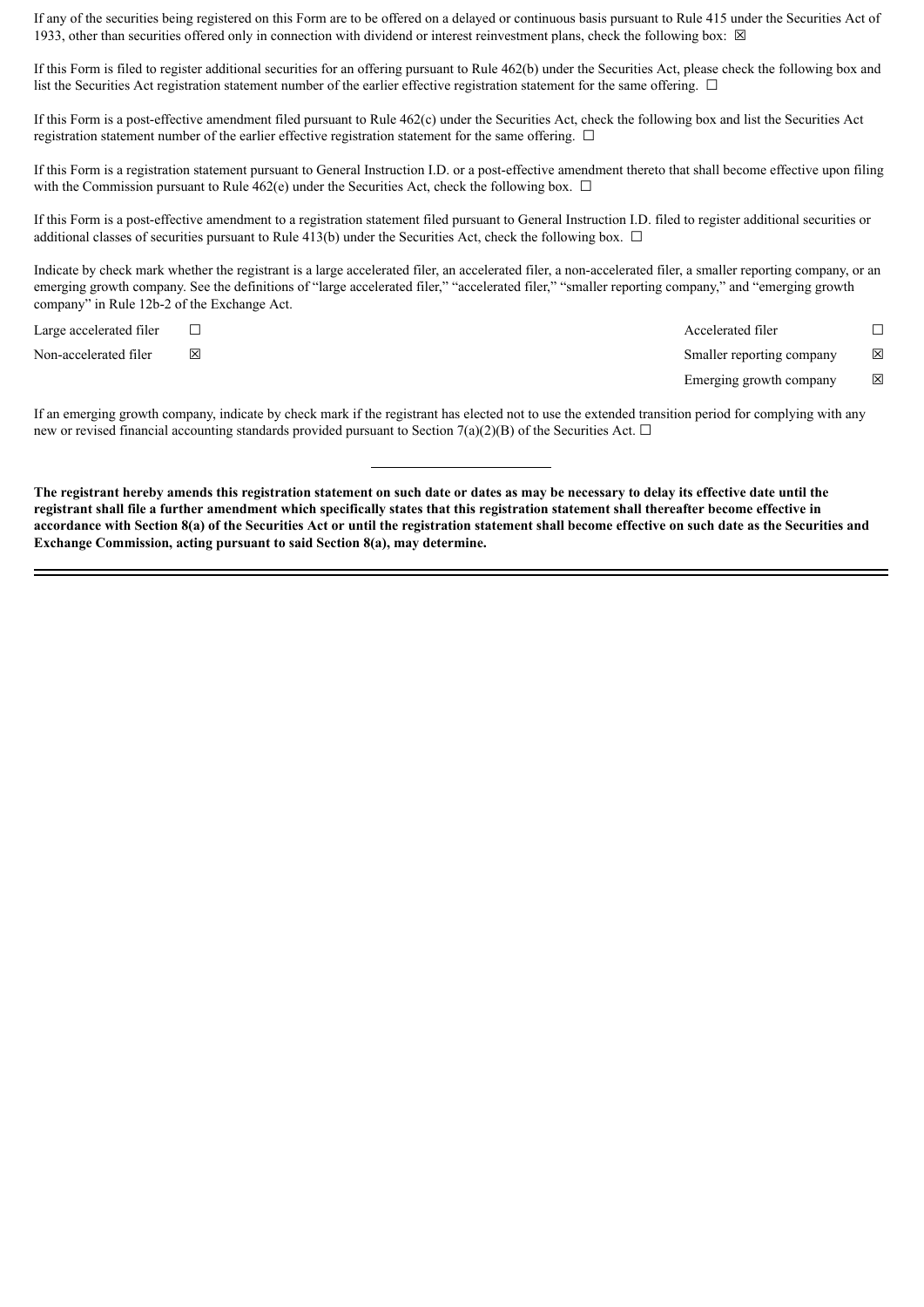#### **Table of [Contents](#page-3-0)**

The information in this prospectus is not complete and may be changed. The selling stockholder may not sell these securities pursuant to this prospectus until the registration statement filed with the Securities and Exchange Commission is effective. This prospectus is not an offer to sell these securities and is not soliciting offers to buy these securities in any jurisdiction where the offer or sale is not permitted.

**SUBJECT TO COMPLETION, DATED APRIL 11, 2022**

# **PROSPECTUS**



# **3,252,251 Shares of Common Stock**

This prospectus relates to the resale, from time to time, by the selling stockholders identified in this prospectus under the caption "Selling Stockholders," or the Selling Stockholders, of up to 3,252,251 shares of our common stock, par value \$0.0001 per share. We are not selling any shares of common stock under this prospectus and will not receive any proceeds from the sale of shares of common stock by the Selling Stockholders. The Selling Stockholders will bear all commissions and discounts, if any, attributable to the sale of the shares. We will bear all costs, expenses and fees in connection with the registration of the shares.

The Selling Stockholders may sell the shares of our common stock offered by this prospectus from time to time on terms to be determined at the time of sale through ordinary brokerage transactions or through any other means described in this prospectus under the caption "Plan of Distribution." The shares of common stock may be sold at fixed prices, at market prices prevailing at the time of sale, at prices related to prevailing market price or at negotiated prices.

Our common stock is listed on the Nasdaq Capital Market under the symbol "VCNX." On April 8, 2022, the closing price of our common stock was \$1.30 per share.

**Investing in our common stock involves a high degree of risk. See "[Risk Factors](#page-9-0)" beginning on page 5 of this prospectus and under similar headings in the documents incorporated by reference into this prospectus.**

Neither the Securities and Exchange Commission nor any state securities commission has approved or disapproved of these securities or determined if this prospectus is truthful or complete. Any representation to the contrary is a criminal offense.

**The date of this prospectus is , 2022.**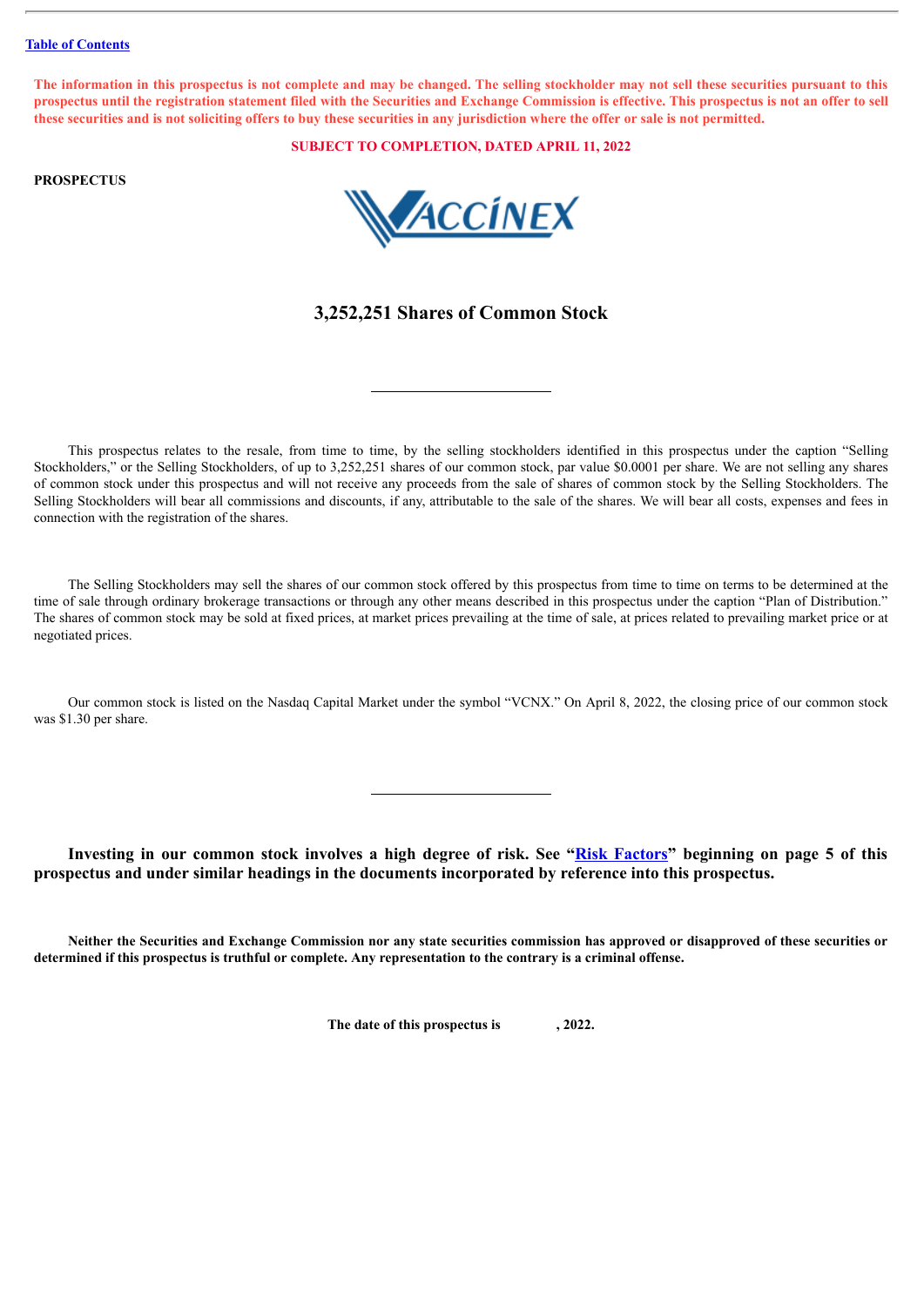# **Table of [Contents](#page-3-0)**

ł.

# **TABLE OF CONTENTS**

<span id="page-3-0"></span>

| <b>About this Prospectus</b>                             | $\bullet$<br>$\mathbf{1}$ |
|----------------------------------------------------------|---------------------------|
| <b>Prospectus Summary</b>                                |                           |
| The Offering                                             | $\overline{4}$            |
| <b>Risk Factors</b>                                      | 5                         |
| <b>Special Note Regarding Forward-Looking Statements</b> | 6                         |
| <b>Use of Proceeds</b>                                   | 8                         |
| <b>Selling Stockholders</b>                              | 9                         |
| <b>Plan of Distribution</b>                              | 11                        |
| <b>Legal Matters</b>                                     | 14                        |
| <b>Experts</b>                                           | 14                        |
| <b>Incorporation By Reference</b>                        | 14                        |
| Where You Can Find More Information                      | 16                        |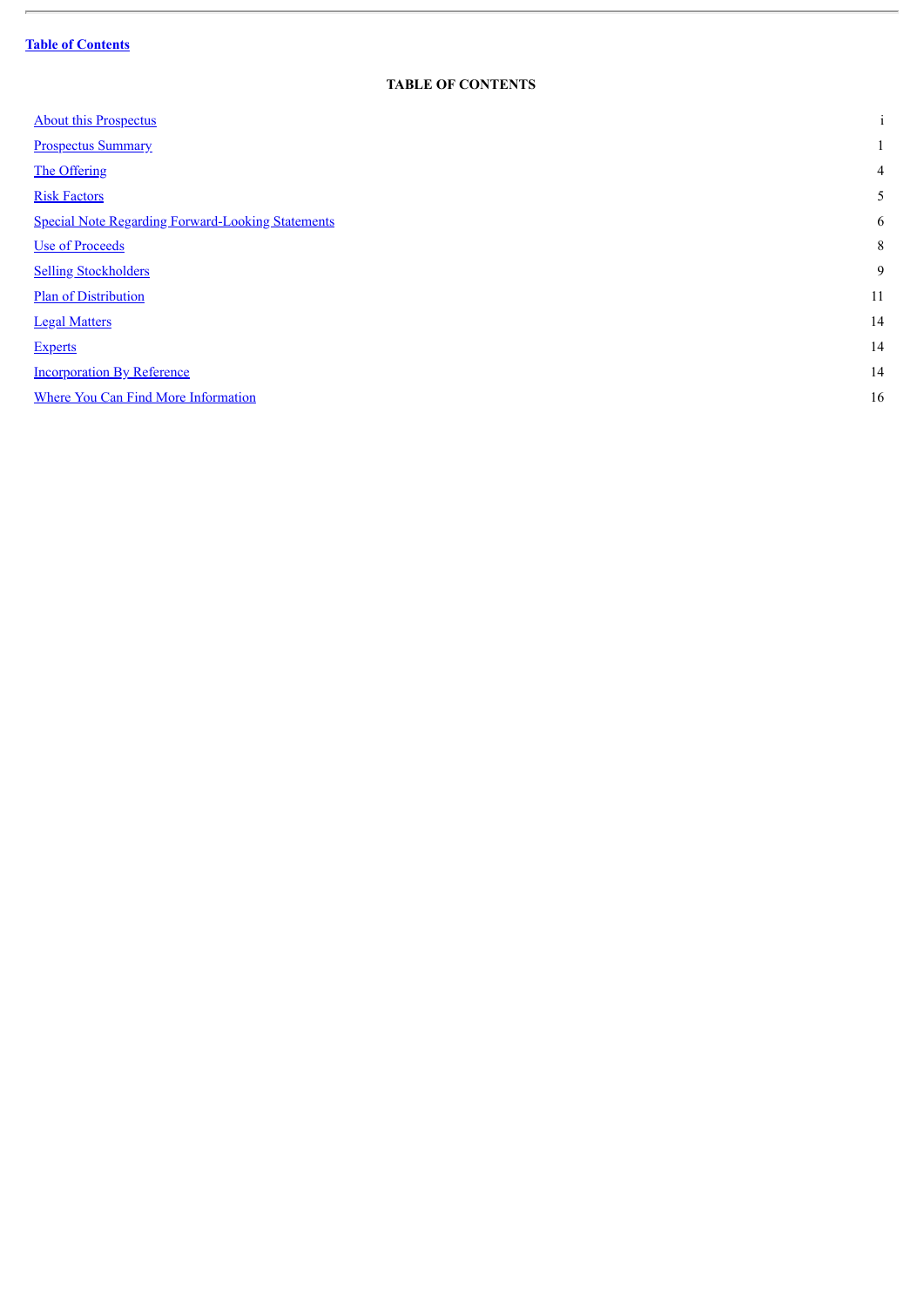# **ABOUT THIS PROSPECTUS**

<span id="page-4-0"></span>This prospectus relates to the resale by the Selling Stockholders identified in this prospectus under the caption "Selling Stockholders," from time to time, of up to an aggregate of 3,252,251 shares of our common stock, par value \$0.0001 per share. We are not selling any shares of our common stock under this prospectus, and we will not receive any proceeds from the sale of shares of common stock offered hereby by the Selling Stockholders.

This prospectus is part of a registration statement on Form S-3 that we have filed with the Securities and Exchange Commission, or the SEC, using a shelf registration process. Under this registration statement, the Selling Stockholders may sell from time to time in one or more offerings the common stock described in this prospectus. It omits some of the information contained in the registration statement, and reference is made to the full registration statement for further information with regard to us and the securities being offered by the Selling Stockholders. Any statement contained in the prospectus concerning the provisions of any document filed as an exhibit to the registration statement or otherwise with the SEC is not necessarily complete, and in each instance, reference is made to the document filed. You should review the complete document to evaluate such statements.

You should carefully read this prospectus, any documents that we incorporate by reference in this prospectus and the information below under the captions "Where You Can Find More Information" and "Incorporation of Documents By Reference" before making an investment decision. You should rely only on the information contained or incorporated by reference in this prospectus. We have not authorized any person to provide you with different information. If anyone provides you with additional, different, or inconsistent information, you should not rely on it. This prospectus is not an offer to sell these securities, and it is not soliciting an offer to buy these securities, in any jurisdiction where the offer or sale is not permitted.

You should not assume that the information in this prospectus or any documents we incorporate by reference herein is accurate as of any date other than the date of each such document. Our business, financial condition, results of operations, and prospects may have changed since those dates.

This prospectus and the documents that are incorporated by reference herein contain certain market data and industry statistics and forecasts that are based on studies and clinical trials sponsored by Vaccinex or third parties, independent industry publications, and other publicly available information. Although we believe these sources are reliable, we do not guarantee the accuracy or completeness of this information and we have not verified any of this data. Further, many of these statements involve risks and uncertainties and are subject to change based on various factors, including those discussed under the caption "Risk Factors" in this prospectus and under similar captions in the documents that are incorporated by reference herein. Accordingly, investors should not place undue reliance on this information.

References in this prospectus to the terms "Vaccinex," "the Company," "we," "our," and "us," or other similar terms, mean Vaccinex, Inc. and our subsidiaries, unless we state otherwise or the context indicates otherwise.

i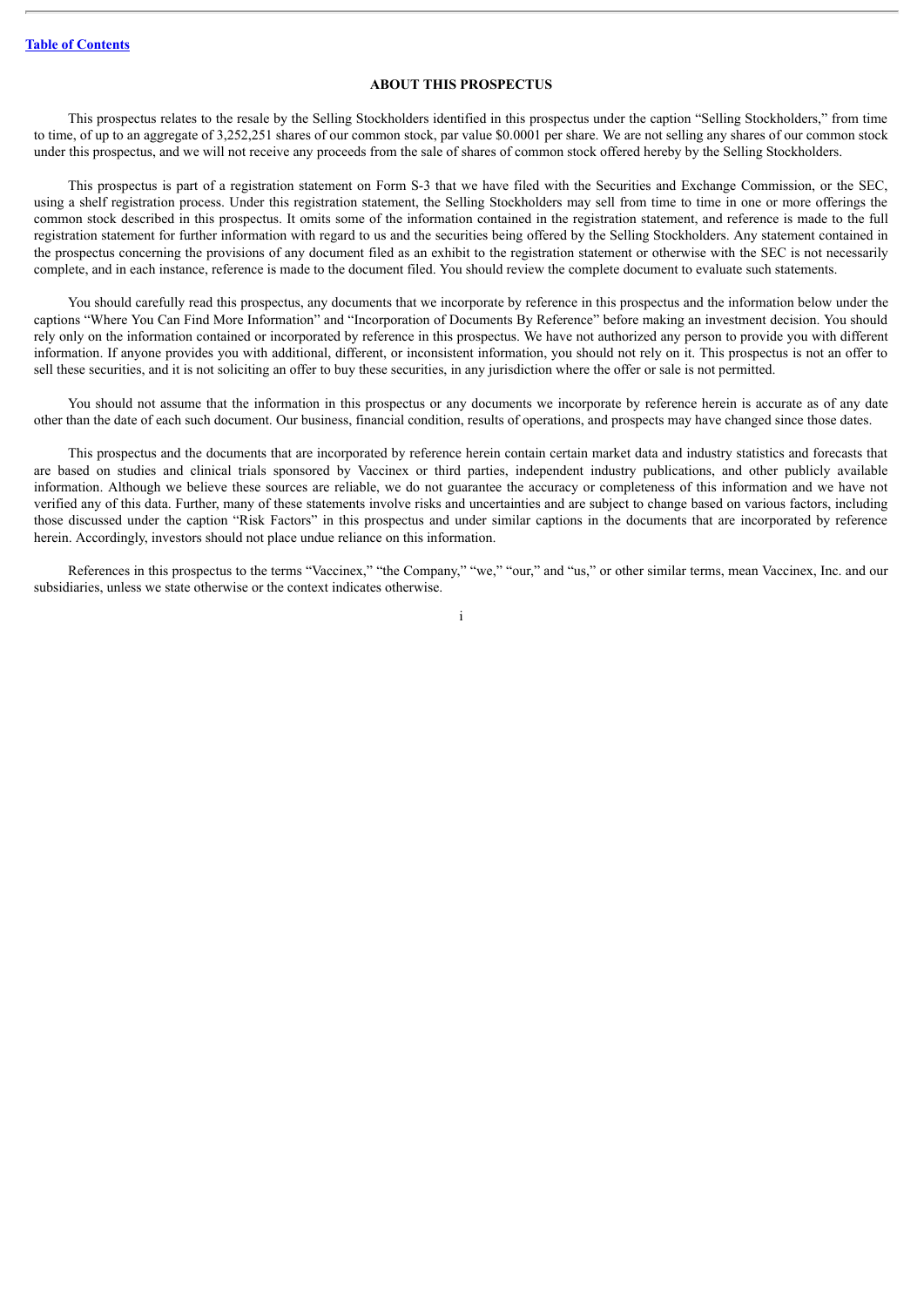## **PROSPECTUS SUMMARY**

<span id="page-5-0"></span>This summary highlights information contained in other parts of this prospectus and in the documents we incorporate by reference. Because it is only a summary, it does not contain all of the information that you should consider before investing in our securities and it is qualified in its entirety by, and should be read in conjunction with, the more detailed information appearing elsewhere in this prospectus, any applicable free writing prospectus, and the documents incorporated by reference herein and therein. You should read all such documents carefully, especially the risk factors and our consolidated financial statements and the related notes included or incorporated by reference herein or therein, before *deciding to buy shares of our common stock.*

### **Company Overview**

We are a clinical-stage biotechnology company engaged in the discovery and development of targeted biotherapeutics to treat serious diseases and conditions with unmet medical needs, including cancer, neurodegenerative diseases, and autoimmune disorders. We believe we are the leader in the field of semaphorin 4D, or SEMA4D, biology and that we are the only company targeting SEMA4D as a potential treatment for cancer, neurodegenerative diseases, or autoimmune disorders. SEMA4D is an extracellular signaling molecule that regulates the migration of immune and inflammatory cells to sites of injury, cancer, or infection. We are leveraging our SEMA4D antibody platform and our extensive knowledge of SEMA4D biology to develop our lead product candidate, pepinemab (also known as VX15/2503), an antibody that we believe exploits novel mechanisms of action. We are focused on developing pepinemab for the treatment of head and neck squamous cell carcinoma, or HNSCC, as well as neurodegenerative diseases, including Huntington's disease, or HD, and Alzheimer's disease, or AD. Additionally, third party investigators are studying pepinemab in clinical trials in pancreatic and breast cancer as well as in "window of opportunity" studies in other indications. We have developed multiple proprietary platform technologies that have potential for developing product candidates against novel targets that could address serious diseases or conditions that have a substantial impact on day-to-day functioning and for which treatment is not addressed adequately by available therapies. We employ our proprietary platform technologies, including through our work with our academic collaborators, to identify potential product candidates for sustained expansion of our internal product pipeline and to facilitate strategic development and commercial partnerships.

Our lead platform technologies include our SEMA4D antibody platform and our ActivMAb antibody discovery platform. Our lead product candidate, pepinemab, is currently in clinical development for the treatment of HNSCC, pancreatic and breast cancer, and AD, through our efforts or through investigator-sponsored trials. Our additional product candidate VX5 is in an earlier stage of development and was selected using our ActivMAb platform. We believe our multiple platform technologies position us well for continued pipeline expansion and partnership opportunities going forward.

Current research and development activities with respect to our product candidates primarily relate to clinical development in the following indications:

• **Head & Neck Squamous Cell Carcinoma.** We and others have shown that SEMA4D is highly expressed in head and neck cancer where it impedes recruitment and activation of cytotoxic T cells that can attack the tumor while also inducing differentiation of myeloid derived suppressive cells that inhibit any remaining tumoricidal immune activity. Head and neck cancer is, therefore, a cancer in which immunotherapy with pepinemab in combination with a checkpoint inhibitor such as Keytruda could be uniquely effective.

In the second half of 2021, in collaboration with Merck Sharp & Dohme Corp., a subsidiary of Merck & Co. Inc., we initiated a Phase 1b/2 clinical trial of pepinemab in combination with Keytruda® (pembrolizumab), an inhibitor of the PD-1/PD-L1 checkpoint pathway, for first line treatment in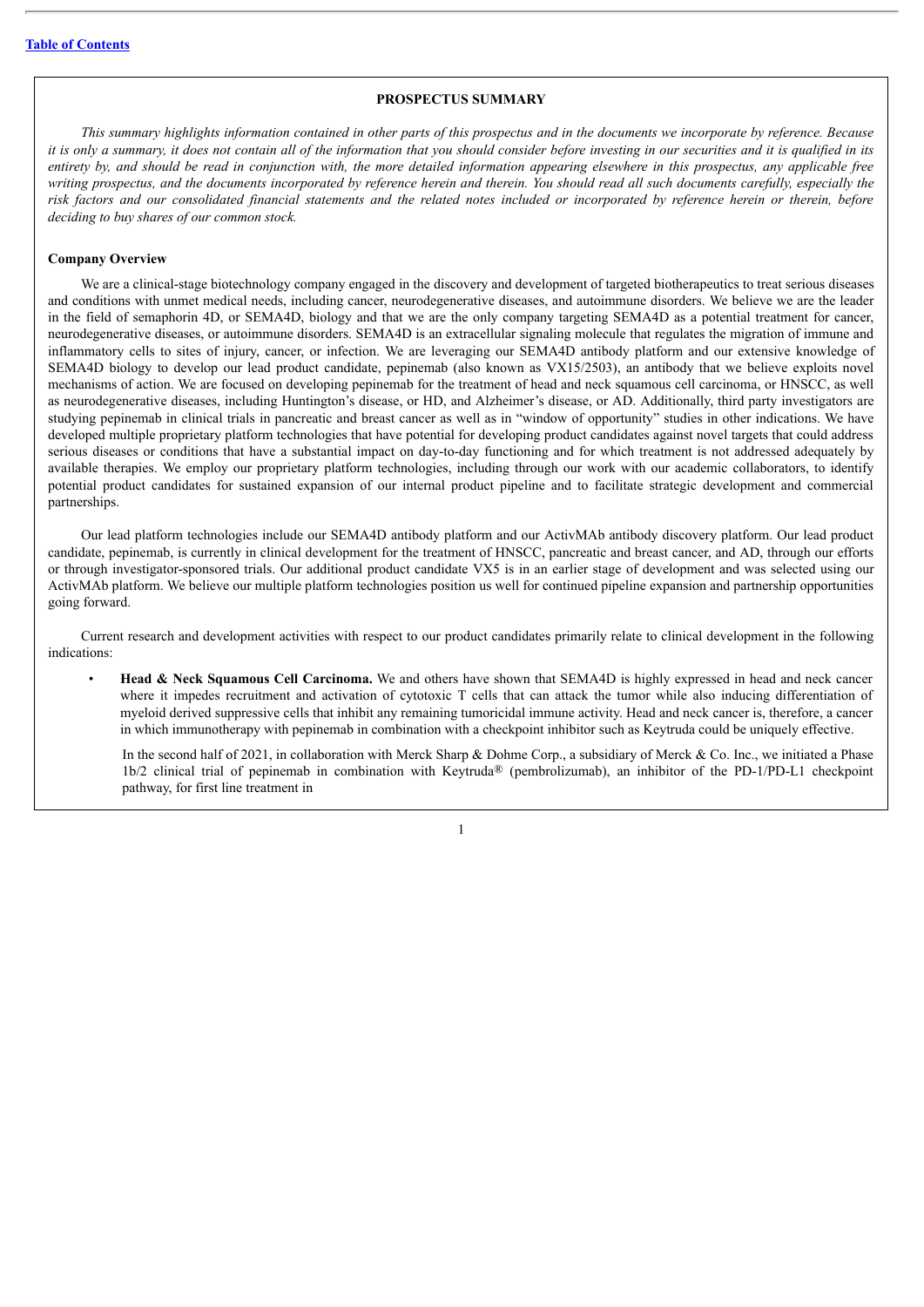patients with recurrent or metastatic HNSCC. In January 2022, we reported interim safety and response data in the Phase 1b segment of the trial that indicated that the combination of pepinemab and Keytruda appears to be well tolerated, and the Phase 2 expansion segment of the study has begun enrollment. See "Recent Developments" below.

- **Other Cancer Studies.** Pepinemab is also being evaluated by third parties in investigator-sponsored trials, or ISTs, for pancreatic and breast cancer, and in multiple integrated biomarker "window of opportunity" studies in additional cancer indications.
- **Huntington's Disease.** We evaluated pepinemab for the treatment of HD in our Phase 2 SIGNAL trial. Topline data for this trial, consisting of 265 subjects, was reported in late September 2020. Although the study did not meet its prespecified primary endpoints, it provided important new information, including evidence of cognitive benefit and a reduction in brain atrophy in patients with manifest disease symptoms. An improved study design would focus on patients with early signs of cognitive or functional deficits since they appeared to derive the greatest treatment benefit. The Company is evaluating its development strategy in terms of business opportunity and other near-term clinical activities.
- **Alzheimer's Disease.** We have initiated patient screening and enrollment in a randomized, double-blind, placebo-controlled, multicenter phase 1/2a study of pepinemab in 40 patients with mild AD. The planned duration of treatment is 12 months, and key efficacy endpoints include the change in brain metabolism as assessed by FDG-PET, a biomarker that has been shown in multiple clinical studies to correlate with cognitive decline in AD and is a measure of clinical progression, as well as the cognition of patients as assessed based on standardized measures.

#### **Recent Developments**

On January 26, 2022, we announced interim safety and response data from the Phase 1b segment of our study of pepinemab in combination with Keytruda in patients with recurrent or metastatic HNSCC. The trial's Data Safety Monitoring Board determined that the recommended phase 2 dose of pepinemab, in combination with Keytruda, appeared to be well-tolerated. Among the three patients enrolled in the Phase 1b segment of the study, two patients have been observed to experience a complete response. Patients are now being enrolled in the open expansion phase, which is expected to enroll up to an additional 62 patients across 18 U.S. trial sites.

#### **Our Corporate Information**

We were incorporated under the laws of the State of Delaware in April 2001. Our principal executive offices are located at 1895 Mount Hope Avenue, Rochester, New York 14620, and our telephone number is (585) 271-2700. Our website address is *www.vaccinex.com*. Our website and the information contained on or accessible through our website are not incorporated by reference in, and are not considered part of, this prospectus. You should not rely on any such information in making your decision to purchase our common stock.

#### **Implications of Being an Emerging Growth Company and a Smaller Reporting Company**

We are an "emerging growth company," as defined in the Jumpstart Our Business Startups Act of 2012, or the JOBS Act. We will remain an emerging growth company until the earliest of: (i) December 31, 2023; (ii) the last day of the first fiscal year in which our annual gross revenues are \$1.07 billion or more; (iii) the date on which we have, during the previous three-year period, issued more than \$1.0 billion in non-convertible debt securities; or (iv) the last day of the first fiscal year in which the market value of our common stock held by non-affiliates exceeded \$700 million as of the end of the second quarter of that fiscal year.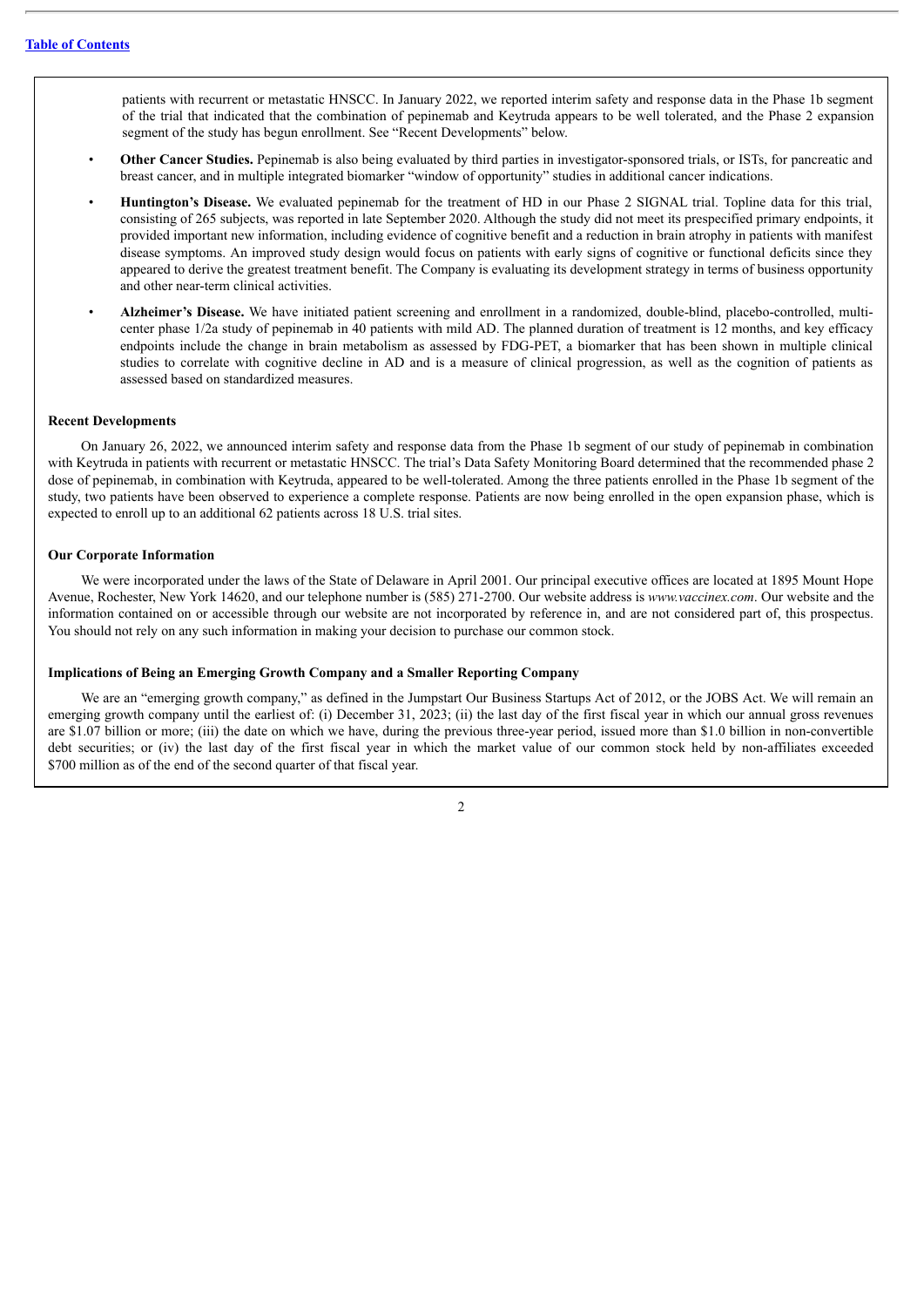For as long as we remain an emerging growth company, we may take advantage of certain exemptions from various reporting requirements that are applicable to public companies that are not "emerging growth companies" including, but not limited to, not being required to comply with the auditor attestation requirements of Section 404 of the Sarbanes-Oxley Act, as amended, reduced disclosure obligations regarding executive compensation and financial statements in our periodic reports and proxy statements, and exemptions from the requirements of holding a nonbinding advisory vote to approve executive compensation and shareholder approval of any golden parachute payments not previously approved. We may take advantage of one or more of these reporting exemptions until we are no longer an emerging growth company.

The JOBS Act provides that an emerging growth company can take advantage of an extended transition period for complying with new or revised accounting standards, and we have elected to do so.

We are also a "smaller reporting company" and will remain a smaller reporting company while we have determined that either (i) the market value of our stock held by non-affiliates was less than \$250 million as of the last business day of our most recently completed second fiscal quarter or (ii) our annual revenue was less than \$100 million during our most recently completed fiscal year and the market value of our stock held by non-affiliates was less than \$700 million as of the last business day of our most recently completed second fiscal quarter. If we are a smaller reporting company at the time we cease to be an emerging growth company, we may continue to rely on exemptions from certain disclosure requirements that are available to smaller reporting companies, including many of the same exemptions from disclosure obligations that are available to emerging growth companies, such as reduced disclosure obligations regarding executive compensation. We may take advantage of one or more of these reporting exemptions until we are no longer a smaller reporting company.

#### **Private Placement**

On January 27, 2022, we entered into a stock purchase agreement, or the Stock Purchase Agreement, with the investors named therein, pursuant to which we sold an aggregate of 5,945,943 shares of our common stock in a private placement, or the Private Placement, at a purchase price of \$1.11 per share, with aggregate gross proceeds totaling approximately \$6.6 million. In connection with the Private Placement, we entered into a Registration Rights Agreement with the Selling Stockholders, or the Registration Rights Agreement, pursuant to which we agreed, among other things, to file with the SEC a registration statement covering the resale of the 3,252,251 shares of our common stock purchased by the Selling Stockholders.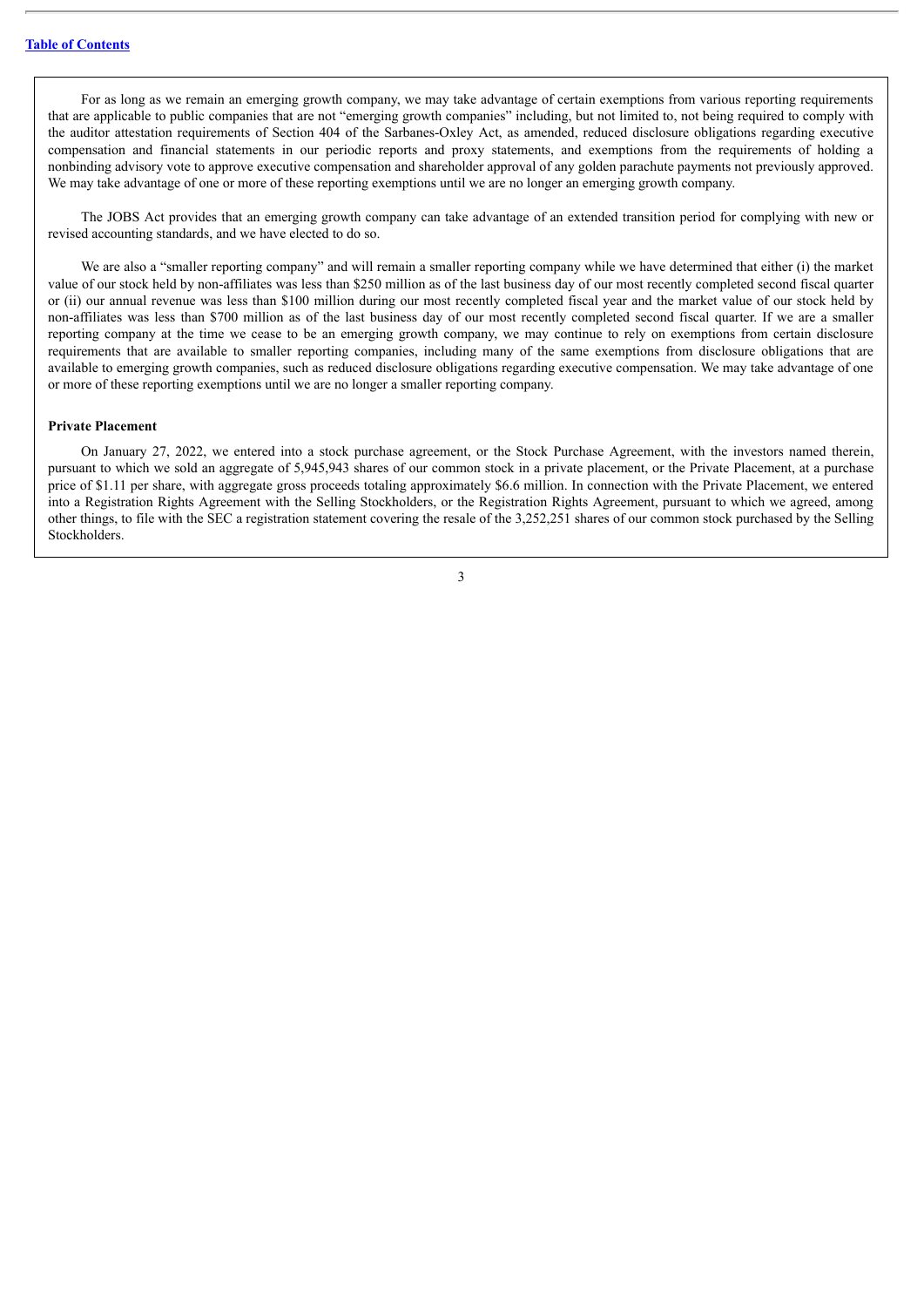<span id="page-8-0"></span>

| The Offering                                                   |                                                                                                                                                                                                                                                                                                                                                                                                                                   |  |  |  |  |
|----------------------------------------------------------------|-----------------------------------------------------------------------------------------------------------------------------------------------------------------------------------------------------------------------------------------------------------------------------------------------------------------------------------------------------------------------------------------------------------------------------------|--|--|--|--|
| Shares of common stock offered by the Selling<br>Stockholders: | 3,252,251 shares of common stock                                                                                                                                                                                                                                                                                                                                                                                                  |  |  |  |  |
| Terms of this offering:                                        | The Selling Stockholders may sell, transfer or otherwise dispose of any or all of the shares<br>of common stock offered by this prospectus from time to time as described under the<br>caption "Plan of Distribution" in this prospectus.                                                                                                                                                                                         |  |  |  |  |
| Use of proceeds:                                               | All proceeds from the sale of shares of common stock offered hereby will be for the<br>account of the Selling Stockholders. We will not receive any proceeds from the sale of<br>common stock offered pursuant to this prospectus. See the caption "Use of Proceeds" in<br>this prospectus.                                                                                                                                       |  |  |  |  |
| Risk factors:                                                  | Investing in our common stock involves a high degree of risk and purchasers of our<br>common stock may lose their entire investment. See the information under the caption<br>"Risk Factors" on page 5 of this prospectus and the other information included elsewhere<br>in this prospectus and incorporated by reference herein for a discussion of factors you<br>should consider before deciding to invest in our securities. |  |  |  |  |
| Nasdaq Capital Market symbol:                                  | <b>VCNX</b>                                                                                                                                                                                                                                                                                                                                                                                                                       |  |  |  |  |
|                                                                | When we refer to the Selling Stockholders in this prospectus, we are referring to the Selling Stockholders identified in this prospectus and, as                                                                                                                                                                                                                                                                                  |  |  |  |  |

applicable, their permitted transferees or other successors-in-interest that may be identified in a supplement to this prospectus or, if required, a posteffective amendment to the registration statement of which this prospectus is a part.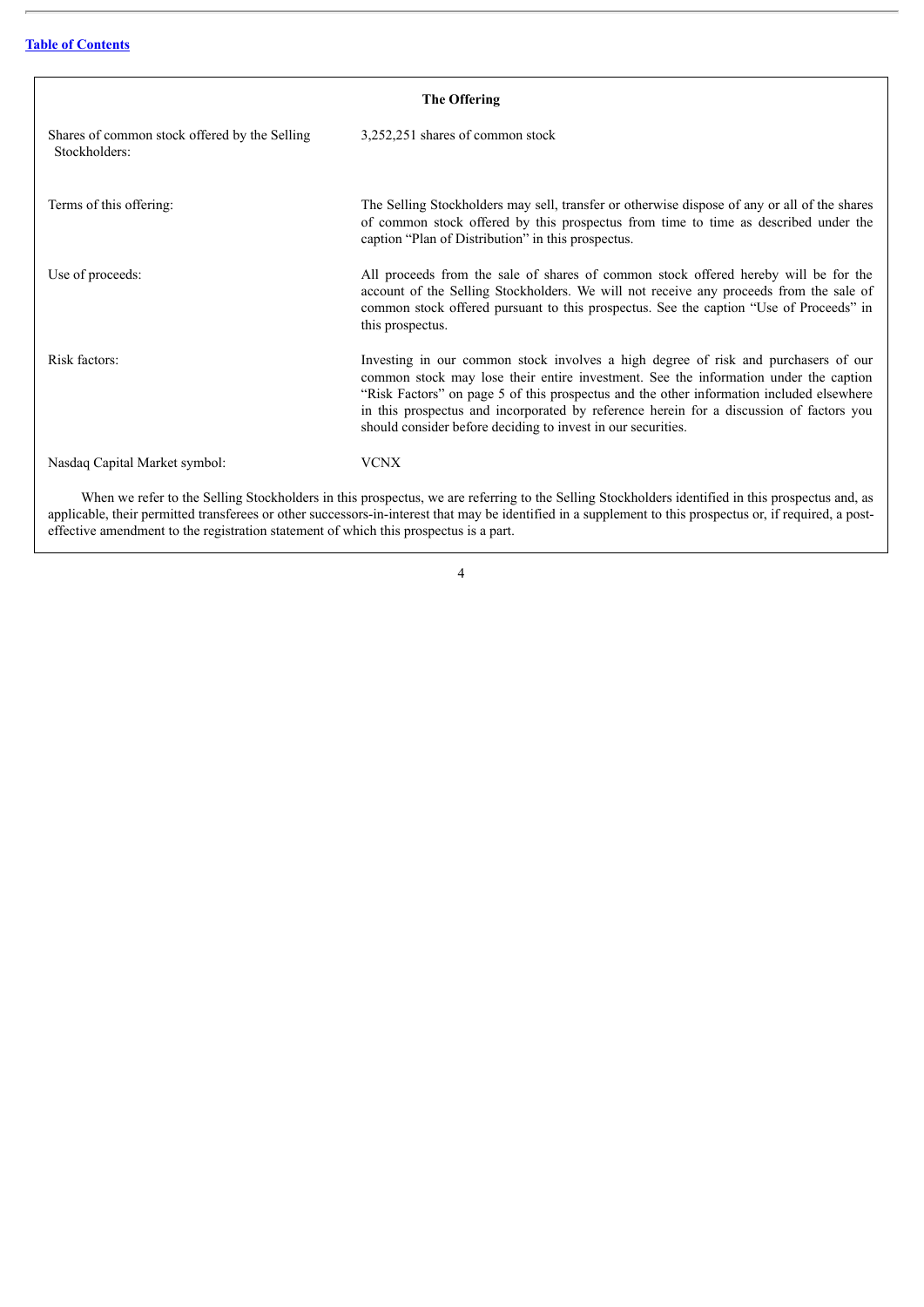#### **RISK FACTORS**

<span id="page-9-0"></span>Investing in our common stock involves a high degree of risk. You should carefully consider and evaluate all of the information contained in this prospectus and in the documents incorporated by reference in this prospectus before you decide to purchase our common stock. In particular, you should carefully consider and evaluate the risks and uncertainties described in "Part I – Item 1A. Risk Factors" of our most recent Annual Report on Form 10-K, as updated by our subsequent Quarterly Reports on Form 10-Q and the additional risks and uncertainties set forth or incorporated by reference herein. Additional risks and uncertainties that we are unaware of or that we believe are not material at this time could also materially adversely affect our business, financial condition or results of operations. Any of these risks and uncertainties could materially and adversely affect our business, results of operations and financial condition, which in turn could materially and adversely affect the trading price or value of our common stock. As a result, you could lose all or part of your investment.

This prospectus also contains forward-looking statements that involve risks and uncertainties. Our actual results could differ materially from those anticipated in these forward-looking statements as a result of certain factors, including the risks faced by us described below and elsewhere in this prospectus. See "Special Note Regarding Forward-Looking Statements" for information relating to these forward-looking statements.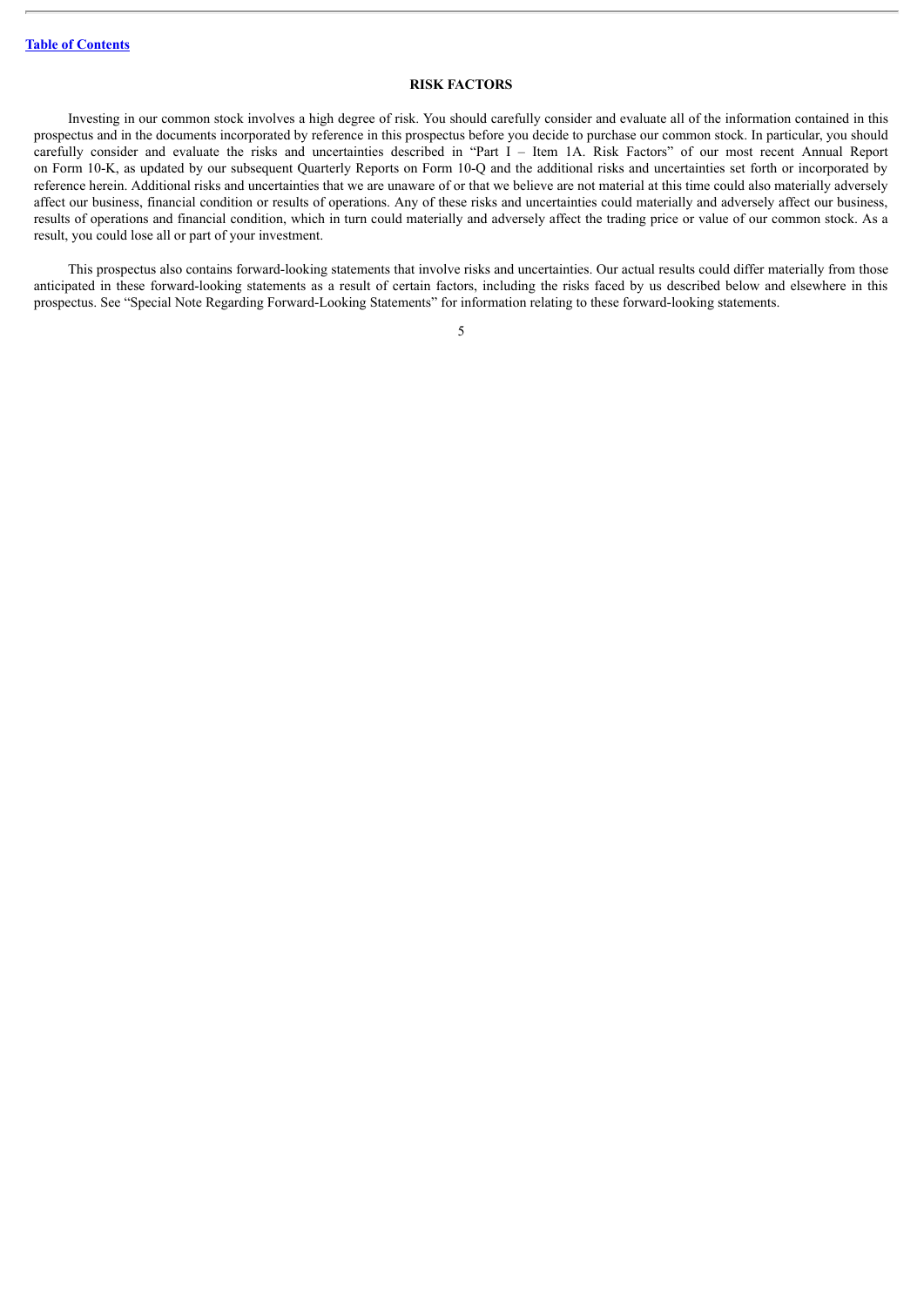### **SPECIAL NOTE REGARDING FORWARD-LOOKING STATEMENTS**

<span id="page-10-0"></span>This prospectus contains forward-looking statements within the meaning of Section 27A of the Securities Act of 1933, as amended, or the Securities Act, and Section 21E of the Securities Exchange Act of 1934, as amended, or the Exchange Act, which statements involve substantial risks and uncertainties. All statements, other than statements of historical facts, included in this prospectus or the documents incorporated herein by reference, including statements regarding our future results of operations and financial position, our business strategy and plans, and our objectives for future operations, are forward-looking statements. The words "anticipate," "believe," "goals," "estimate," "expect," "intend," "may," "might," "plan," "predict," "project," "target," "potential," "will," "would," "could," "should," "continue," and similar expressions that convey uncertainty of future events or outcomes are intended to identify forward-looking statements, although not all forward-looking statements contain these identifying words.

The forward-looking statements in this prospectus include, among other things, statements about:

- our ability to continue as a going concern;
- the impacts of the COVID-19 pandemic on the expected timing and progress of our clinical trials, as well as other impacts of the COVID-19 pandemic on the economy, our industry, and our business, financial condition, and results of operations, including our ability to raise capital;
- the sufficiency of the financing arrangements we have entered into that are intended to fund our payroll and certain other operations for a limited period of time and our ability to service our outstanding debt obligations;
- our estimates regarding our expenses, future revenues, anticipated capital requirements, and needs for additional financing;
- the implementation of our business model and strategic plans for our business and technology;
- the timing and success of the commencement, progress, and receipt of data from any of our preclinical and clinical trials;
- interim and preliminary data and our expectations for later clinical trials based upon such data;
- our expectations regarding the potential safety, efficacy, or clinical utility of our product candidates;
- the expected results of any clinical trial and the impact on the likelihood or timing of any regulatory approval;
- the difficulties in obtaining and maintaining regulatory approval of our product candidates;
- the rate and degree of market acceptance of any of our product candidates;
- the success of competing therapies and products that are or become available;
- regulatory developments in the United States and foreign countries;
- current and future legislation regarding the healthcare system;
- the scope of protection we establish and maintain for intellectual property rights covering our technology;
- developments relating to our competitors and our industry;
- our failure to recruit or retain key scientific or management personnel or to retain our executive officers;
- the performance of third parties, including collaborators, contract research organizations and third-party manufacturers;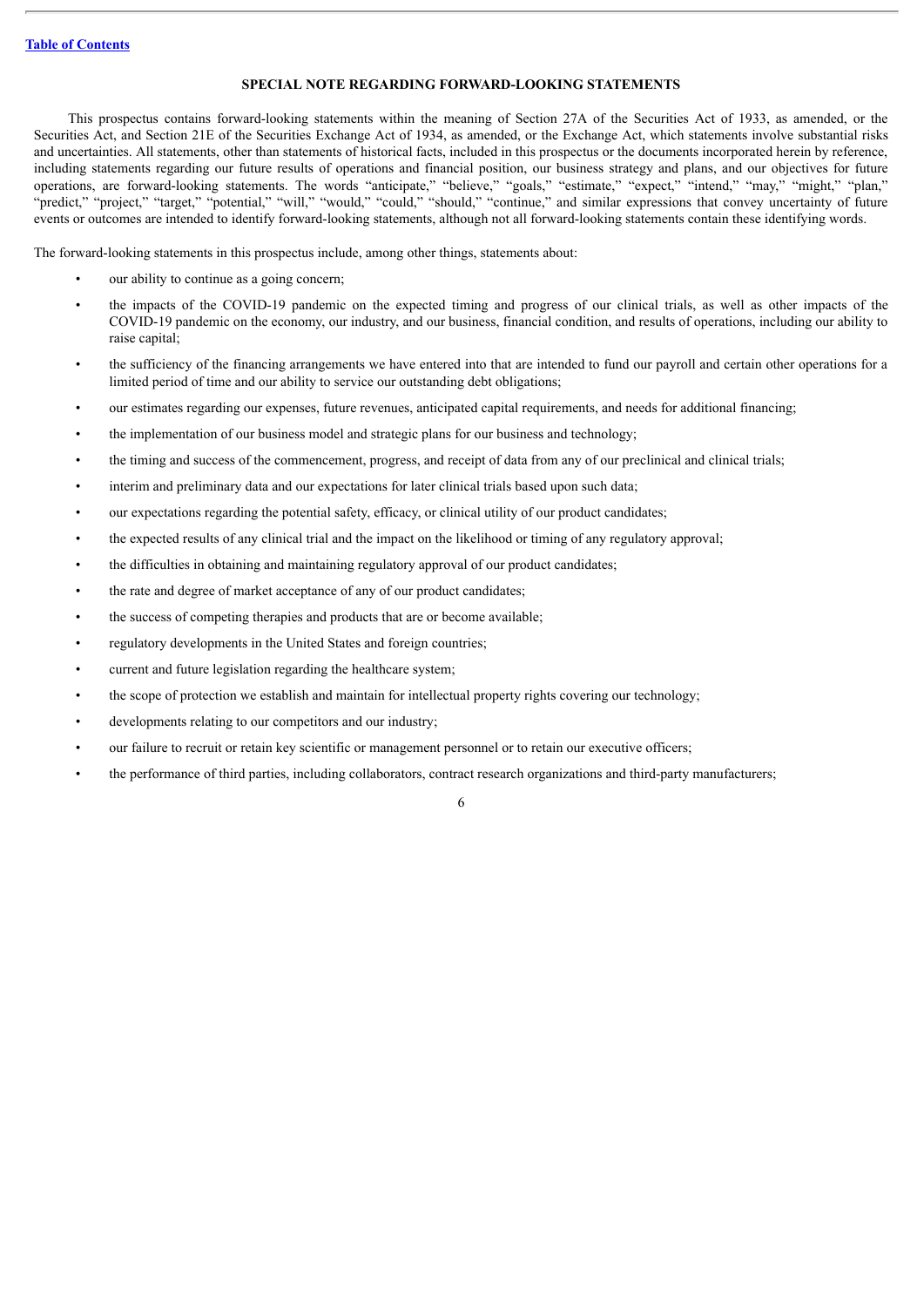- the development of our commercialization capabilities, including the need to develop or obtain additional capabilities; and
- our use of the proceeds from the offerings of our common stock.

These statements are only current predictions and are subject to known and unknown risks, uncertainties and other factors that may cause our or our industry's actual results, levels of activity, performance or achievements to be materially different from those anticipated by the forward-looking statements. We discuss many of these risks in greater detail in the risk factors in our most recent Annual Report on Form 10-K, our subsequent Quarterly Reports on Form 10-Q, and other filings we make with the SEC pursuant to Section 13(a), 13(c), 14, or 15(d) of the Exchange Act. You should not rely upon forward-looking statements as predictions of future events.

Although we believe that the expectations reflected in the forward-looking statements are reasonable, we cannot guarantee future results, levels of activity, performance or achievements. Except as required by law, after the date of this prospectus, we are under no duty to update or revise any of the forward-looking statements, whether as a result of new information, future events or otherwise.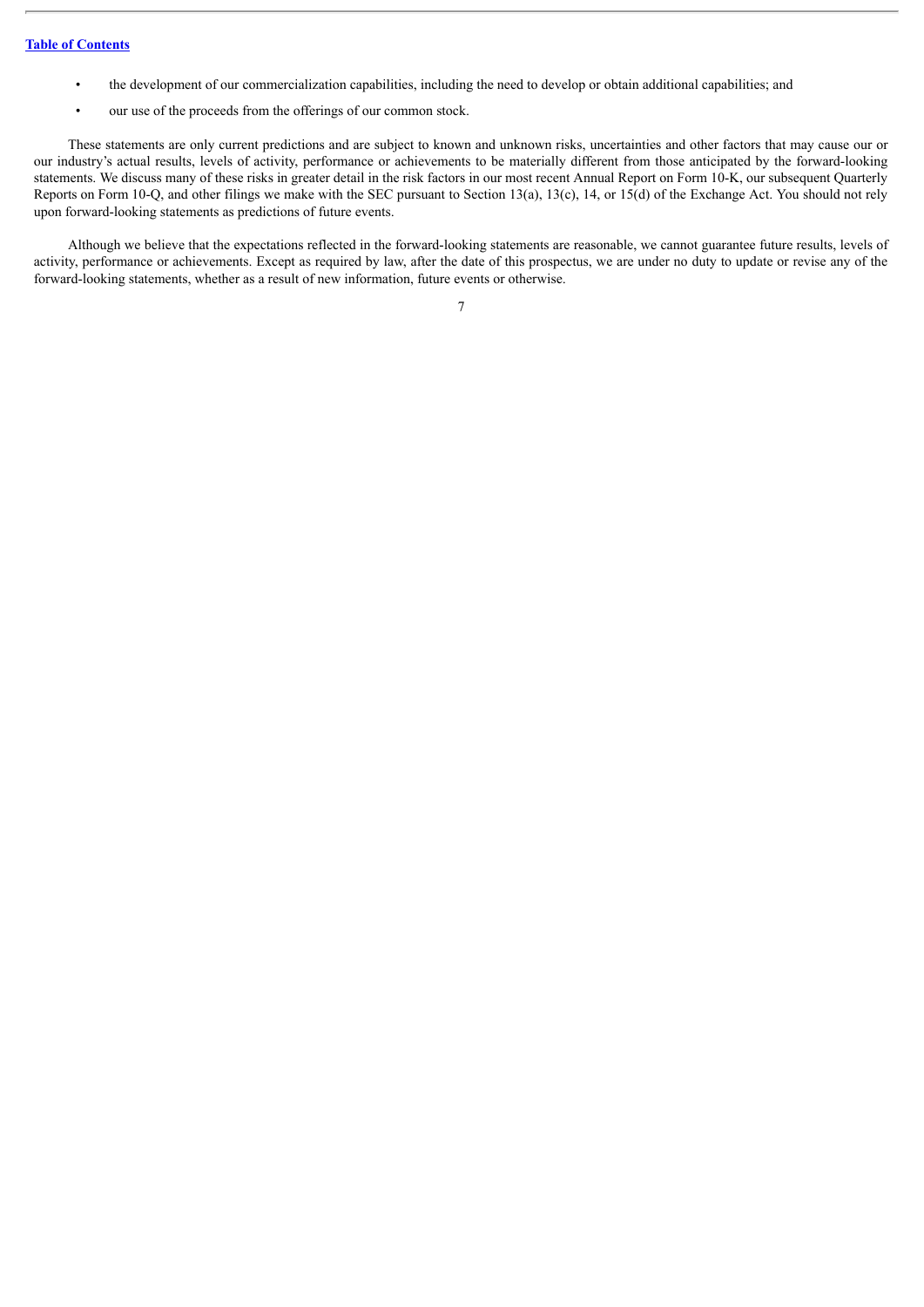# **USE OF PROCEEDS**

<span id="page-12-0"></span>All shares of our common stock offered by this prospectus are being registered for the account of the Selling Stockholders. We will not receive any of the proceeds from the sale of these shares. We have agreed to pay all costs, expenses and fees relating to the registration of the shares of our common stock covered by this prospectus.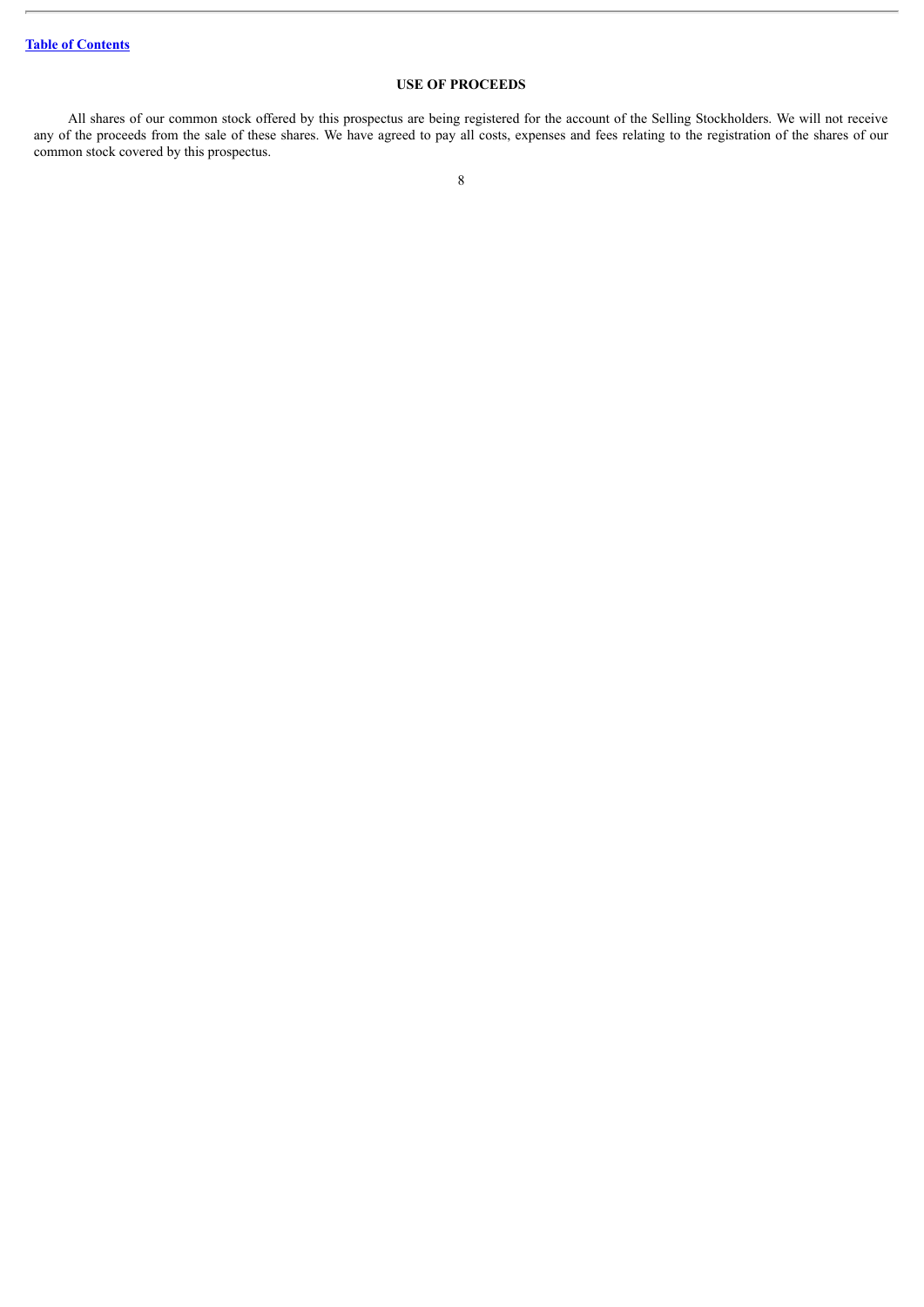### **SELLING STOCKHOLDERS**

<span id="page-13-0"></span>This prospectus covers an aggregate of up to 3,252,251 shares of our common stock that may be sold or otherwise disposed of by the Selling Stockholders.

The following table sets forth certain information with respect to the Selling Stockholders, including (i) the shares of our common stock beneficially owned by the Selling Stockholders prior to this offering, (ii) the number of shares being offered by the Selling Stockholders pursuant to this prospectus and (iii) the Selling Stockholders' beneficial ownership after completion of this offering, assuming that all of the shares covered hereby (but none of the other shares, if any, held by the Selling Stockholders) are sold to third parties.

The table is based on information supplied to us by the Selling Stockholders, with beneficial ownership and percentage ownership determined in accordance with the rules and regulations of the SEC, and includes voting or investment power with respect to shares of stock. This information does not necessarily indicate beneficial ownership for any other purpose. The percentage of beneficial ownership after this offering is based on 42,664,051 shares outstanding on April 7, 2022.

The registration of these shares of common stock does not mean that the Selling Stockholders will sell or otherwise dispose of all or any of those securities. The Selling Stockholders may sell or otherwise dispose of all, a portion or none of such shares from time to time. We do not know the number of shares, if any, that will be offered for sale or other disposition by the Selling Stockholders under this prospectus. Furthermore, the Selling Stockholders may have sold, transferred or disposed of the shares of common stock covered hereby in transactions exempt from the registration requirements of the Securities Act since the date on which we filed this prospectus.

When we refer to the Selling Stockholders in this prospectus, we are referring to the Selling Stockholders identified in this prospectus and, as applicable, their permitted transferees or other successors-in-interest that may be identified in a supplement to this prospectus or, if required, a posteffective amendment to the registration statement of which this prospectus is a part.

|                                                              | <b>Beneficial Ownership Before</b><br><b>This Offering</b> |                                               |                                                                       |                                     | <b>Beneficial Ownership After</b><br><b>This Offering</b> |
|--------------------------------------------------------------|------------------------------------------------------------|-----------------------------------------------|-----------------------------------------------------------------------|-------------------------------------|-----------------------------------------------------------|
| <b>Selling Stockholder</b>                                   | Number of<br><b>Shares</b><br>Owned                        | Percentage of<br>Outstanding<br><b>Shares</b> | <b>Shares of Common</b><br>Stock to be Sold in the<br><b>Offering</b> | Number of<br><b>Shares</b><br>Owned | Percentage of<br>Outstanding<br><b>Shares</b>             |
| 3i, LP(1)                                                    | 450,450                                                    | $1.1\%$                                       | 450,450                                                               |                                     |                                                           |
| AIGH Investment Partners, LP(2)                              | 1,574,006                                                  | 3.7%                                          | 1,360,862                                                             | 213.144                             | $\ast$                                                    |
| WVP Emerging Manager Onshore Fund<br>$LLC - AIGH Series (2)$ | 381,355                                                    | $\ast$                                        | 331.959                                                               | 49,396                              | $\ast$                                                    |
| WVP Emerging Manager Onshore Fund<br>$LLC - AIGH Series (2)$ | 126.440                                                    | $\ast$                                        | 108.980                                                               | 17.460                              | $\ast$                                                    |
| Earl Grey Holdings Inc. (3)                                  | 1,000,000                                                  | 2.3%                                          | 1,000,000                                                             |                                     | $\ast$                                                    |

Less than  $1\%$ 

(1) Maier J. Tarlow is the manager of 3i Management LLC, which is the general partner of 3i, LP, or 3i, and in such capacity has the right to vote and dispose of the securities held by 3i. The business address of 3i is 140 Broadway Fl 38, New York, NY 10005.

(2) Orin Hirschman is the managing member of AIGH Capital Management, LLC, or AIGH CM, a Maryland limited liability company, which is an advisor with respect to the securities held by AIGH Investment Partners, L.P., or AIGH IP, and a sub-advisor with respect to the securities held by WVP Emerging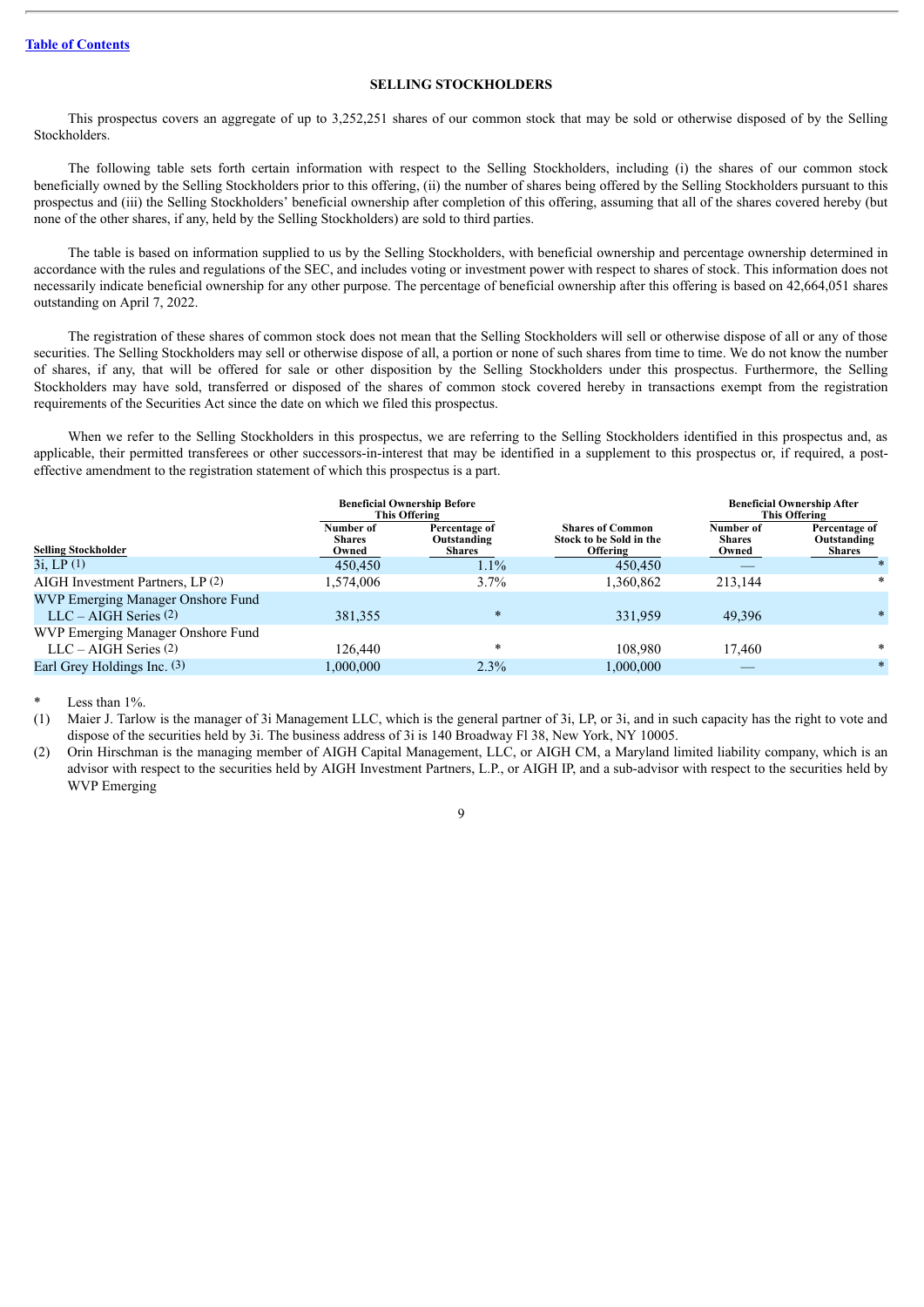Manager Offshore Fund, LLC – AIGH Series and WVP Emerging Manager Onshore Fund, LLC - Optimized Equity Series. Mr. Hirschman has voting and investment power over the securities indirectly held by AIGH CM and directly held by AIGH IP, WVP Emerging Manager Onshore Fund, LLC - AIGH Series, and WVP Emerging Manager Onshore Fund, LLC - Optimized Equity Series.

(3) Voting and investment power over the shares is held by Saul Koschitzky, President of Earl Grey Holdings Inc.

## **Relationships with the Selling Stockholders**

In August 2020, we issued a 7% Original Issue Discount Senior Secured Convertible Debenture due August 3, 2021, or the Debenture, to 3i in the principal amount of \$8.64 million for a purchase price of \$8.0 million, which reflects an original issue discount of approximately 8%. The Debenture accrued interest at 7% per year, matured on August 3, 2021, and was repaid in full as of the maturity date. The Selling Stockholders have not within the past three years had any position, office or other material relationship with us or any of our subsidiaries other than as holders of our securities and, with respect to 3i, in connection with the Debenture. To our knowledge, the Selling Stockholders are not affiliates of any broker-dealer registered in the United States.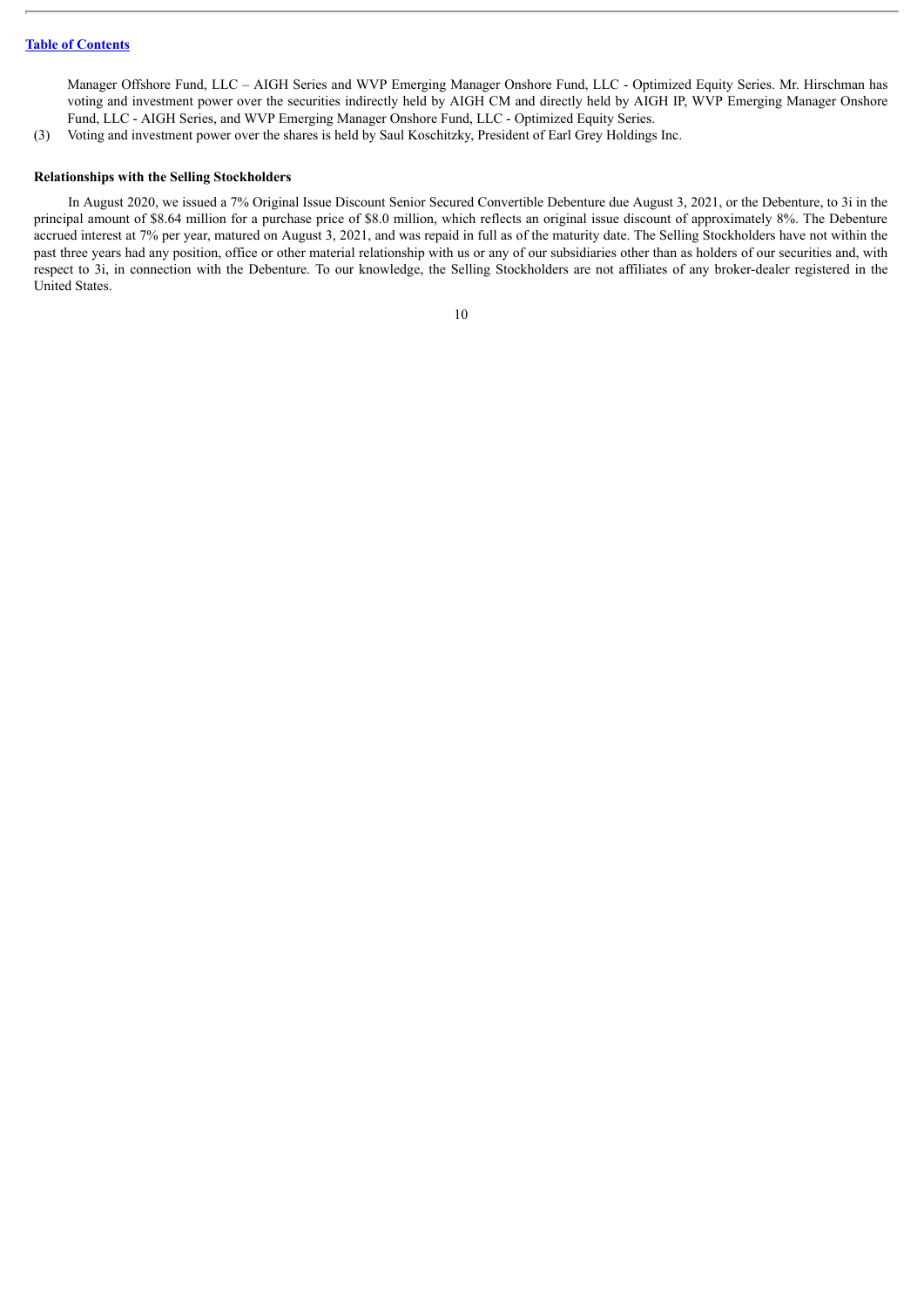# **PLAN OF DISTRIBUTION**

<span id="page-15-0"></span>We are registering the shares of common stock on behalf of the Selling Stockholders. The Selling Stockholders and any of their pledgees, assignees, and successors-in-interest may, from time to time, on a continuous or delayed basis, sell any or all of their common stock covered hereby directly to one or more purchasers or through brokers, dealers, or underwriters who may act solely as agents at market prices prevailing at the time of sale, at prices related to the prevailing market prices, at negotiated prices, or at fixed prices, which may be changed on any stock exchange, market or trading facility on which the shares are traded or in private transactions. The sale of the Selling Stockholders' common stock offered by this prospectus may be effected in one or more of the following methods:

- ordinary brokerage transactions and transactions in which the broker-dealer solicits purchasers;
- transactions involving cross or block trades;
- purchases by a broker-dealer as principal and resale by the broker-dealer for its account;
- exchange distributions in accordance with the rules of the applicable exchange;
- privately negotiated transactions;
- short sales after the registration statement of which this prospectus forms a part becomes effective;
- transactions through broker-dealers that agree with the Selling Stockholders to sell a specified number of such shares at a stipulated price per share;
- through the writing or settlement of options or other hedging transactions, whether through an options exchange or otherwise;
- "at the market" into an existing market for the common stock;
- through the writing of options on the shares;
- a combination of any such methods of sale; and
- any other method permitted pursuant to applicable law.

In order to comply with the securities laws of certain states, if applicable, the shares of the Selling Stockholders may be sold only through registered or licensed brokers or dealers. In addition, in certain states, such shares may not be sold unless they have been registered or qualified for sale in the state or an exemption from the registration or qualification requirement is available and complied with.

The Selling Stockholders may also sell or transfer shares of common stock pursuant to any available exemption from the registration requirements of the Securities Act, including under Rule 144 promulgated under the Securities Act, or Rule 144, if available, rather than under this prospectus. In addition, the Selling Stockholders may transfer the shares of common stock by other means not described in this prospectus.

The Selling Stockholders may also sell the shares directly to market makers acting as principals and/or broker-dealers acting as agents for themselves or their customers. Such broker-dealers may receive compensation in the form of discounts, concessions or commissions from the Selling Stockholders and/or the purchasers of shares for whom such broker-dealers may act as agents or to whom they sell as principal or both, which compensation as to a particular broker-dealer might be in excess of customary commissions. Market makers and block purchasers purchasing the shares will do so for their own account and at their own risk. It is possible that the Selling Stockholders will attempt to sell shares of common stock in block transactions to market makers or other purchasers at a price per share that may be below the then market price.

Brokers, dealers, underwriters, or agents participating in the distribution of the shares held by the Selling Stockholders as agents may receive compensation in the form of commissions, discounts, or concessions from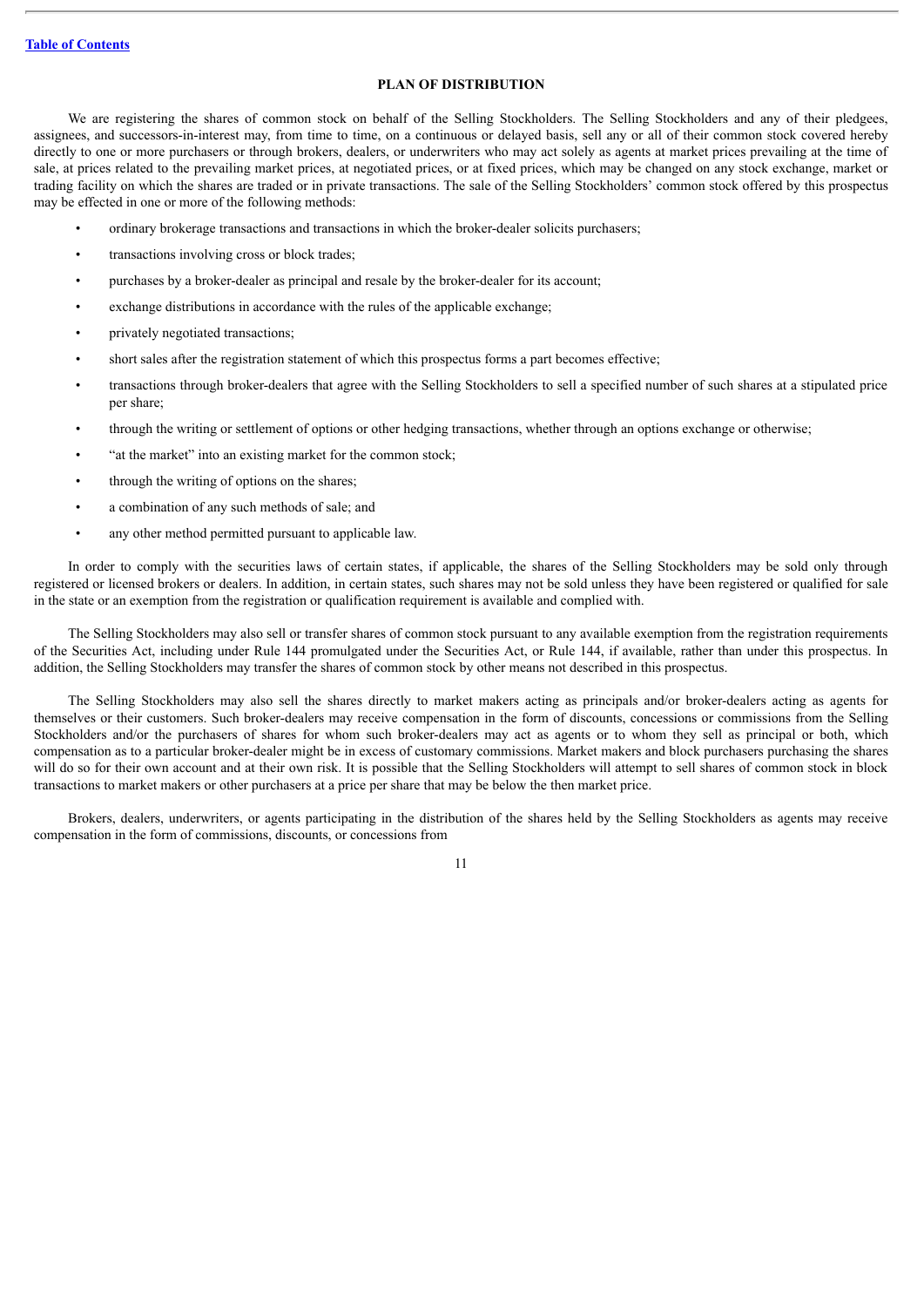the Selling Stockholders and/or purchasers of the common stock for whom the broker-dealers may act as agent. The Selling Stockholders may agree to indemnify any agent, dealer or broker-dealer that participates in transactions involving sales of the shares if liabilities are imposed on that person under the Securities Act.

The Selling Stockholders have advised us that they have not entered into any agreements, understandings or arrangements with any underwriters or broker-dealers regarding the sale of their shares of common stock, nor is there an underwriter or coordinating broker acting in connection with a proposed sale of shares of common stock by the Selling Stockholders. If we are notified by the Selling Stockholders that any material arrangement has been entered into with a broker-dealer for the sale of shares of common stock, if required, we will file a supplement to this prospectus.

In connection with the sale of the securities or interests therein, the Selling Stockholders may enter into hedging transactions with broker-dealers or other financial institutions, which may in turn engage in short sales of the securities in the course of hedging the positions they assume. The Selling Stockholders may also sell securities short and deliver these securities to close out their short positions, or loan or pledge the securities to broker-dealers that in turn may sell these securities. The Selling Stockholders may also enter into option or other transactions with broker-dealers or other financial institutions or create one or more derivative securities that require the delivery to such broker-dealer or other financial institution of securities offered by this prospectus, which securities such broker-dealer or other financial institution may resell pursuant to this prospectus (as supplemented or amended to reflect such transaction).

With regard only to the shares it sells for its own behalf, each Selling Stockholder may be deemed an "underwriter" within the meaning of the Securities Act. This offering as it relates to each Selling Stockholder will terminate on the date that all shares offered by the Selling Stockholder pursuant to this prospectus have been sold.

We may suspend the sale of shares by the Selling Stockholders pursuant to this prospectus for certain periods of time for certain reasons, including if the prospectus is required to be supplemented or amended to include additional material information.

If the Selling Stockholders use this prospectus for any sale of the shares of common stock, the Selling Stockholders will be subject to the prospectus delivery requirements of the Securities Act.

We are required to pay the expenses in connection with the registration of the shares being registered hereunder. We have agreed to indemnify the Selling Stockholders against certain losses, claims, damages, and liabilities, including liabilities under the Securities Act.

We agreed to keep this prospectus effective until the date that (i) the securities may be resold by the Selling Stockholders without registration and without regard to any volume or manner-of-sale limitations by reason of Rule 144, without the requirement for the Company to be in compliance with the current public information under Rule 144 or any other rule of similar effect or (ii) all of the securities have been sold pursuant to this prospectus or Rule 144 or any other rule of similar effect.

#### *Regulation M*

The anti-manipulation rules of Regulation M under the Exchange Act may apply to sales of our common stock and activities of the Selling Stockholders.

We have advised the Selling Stockholders that while they are engaged in a distribution of the shares included in this prospectus they are required to comply with Regulation M promulgated under the Exchange Act. With certain exceptions, Regulation M precludes the Selling Stockholders, any affiliated purchasers, and any broker-dealer or other person who participates in the distribution from bidding for or purchasing, or attempting to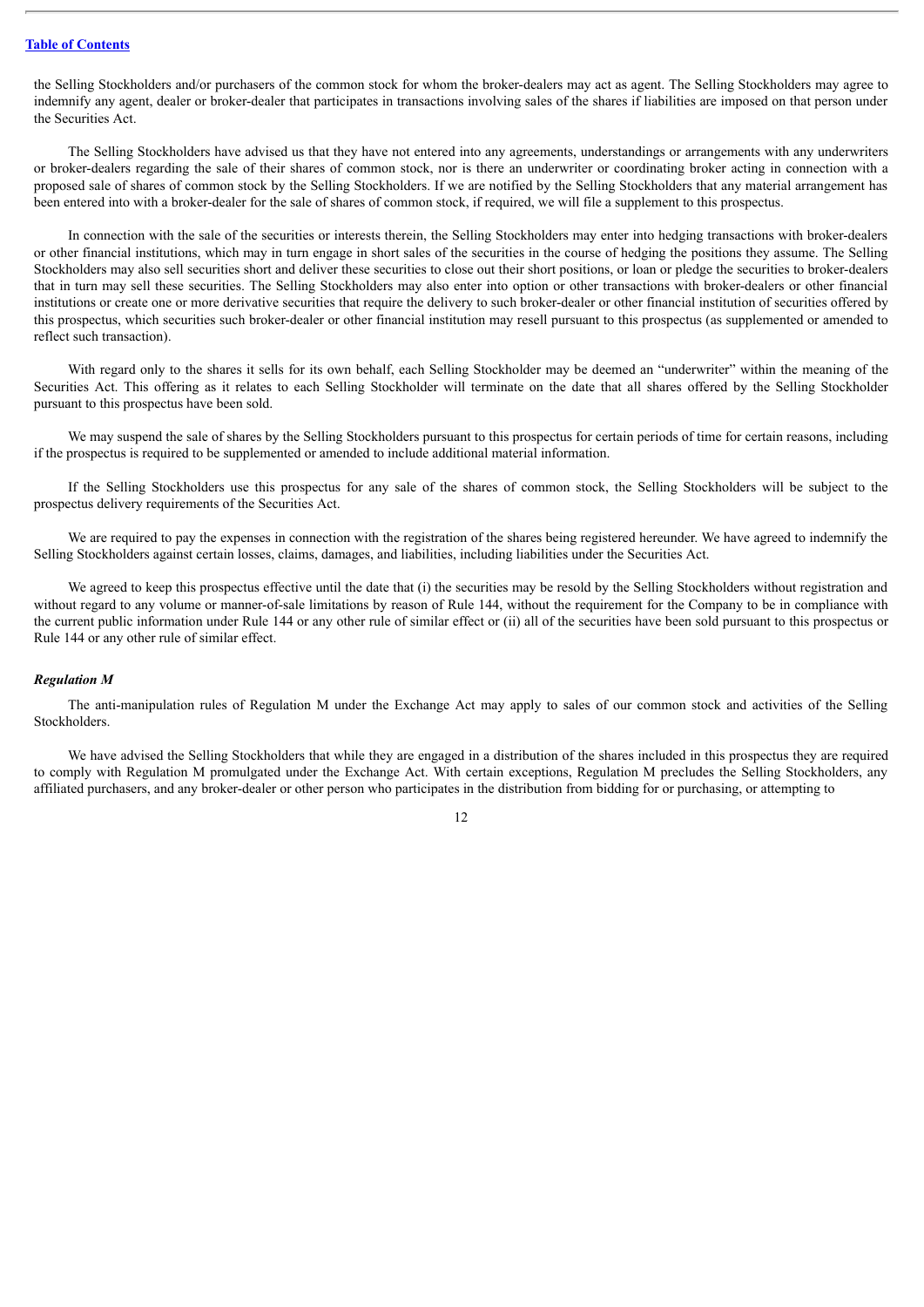# **Table of [Contents](#page-3-0)**

induce any person to bid for or purchase any security that is the subject of the distribution until the entire distribution is complete. Regulation M also prohibits any bids or purchases made in order to stabilize the price of a security in connection with the distribution of that security. All of the foregoing may affect the marketability of the shares offered hereby this prospectus.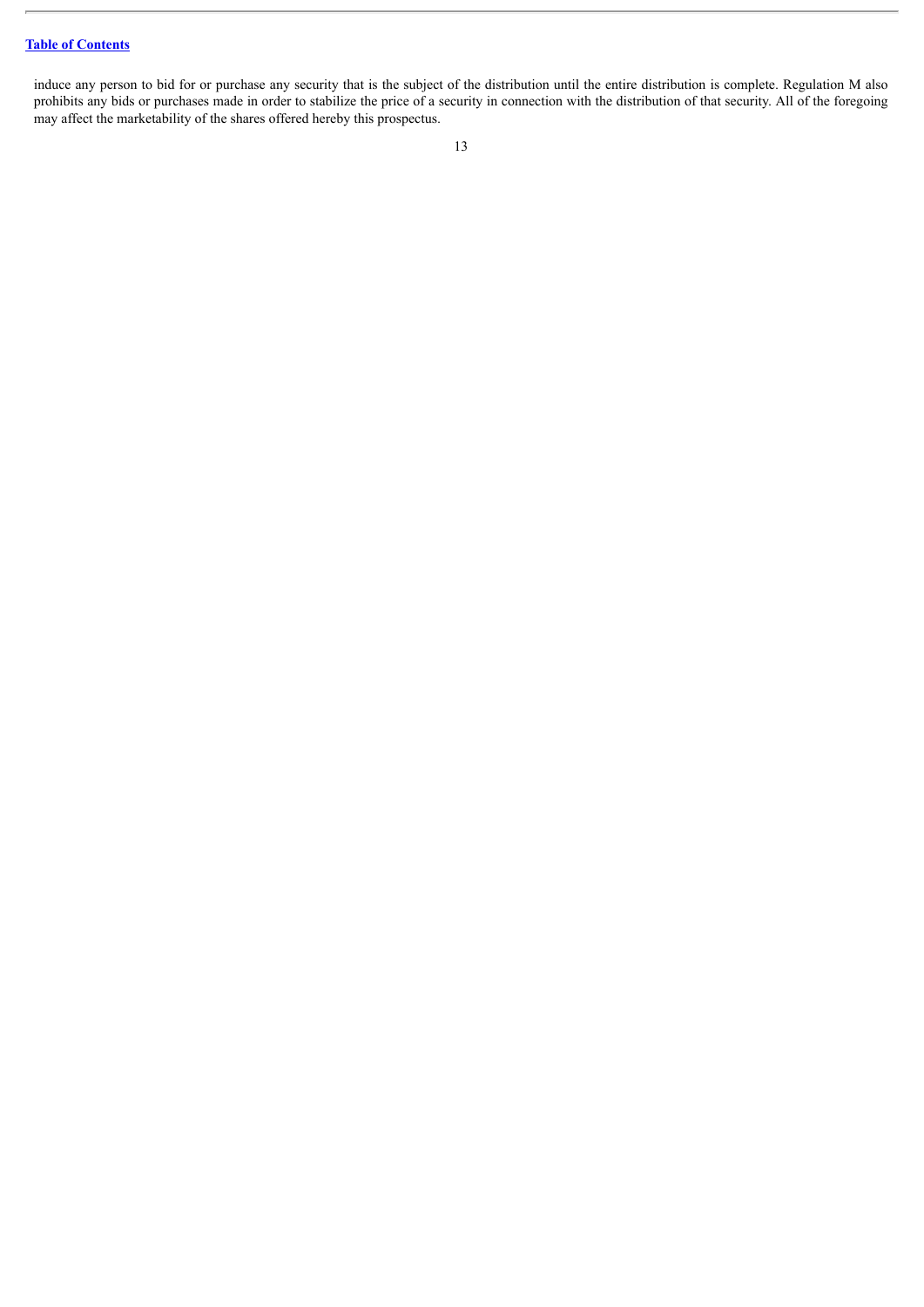#### **LEGAL MATTERS**

<span id="page-18-0"></span>The validity of the shares of common stock offered hereby is being passed upon for us by Hogan Lovells US LLP, Baltimore, Maryland.

#### **EXPERTS**

<span id="page-18-1"></span>The financial statements of Vaccinex, Inc. (the "Company") as of December 31, 2021 and 2020, and for each of the two years in the period ended December 31, 2021, incorporated in this Prospectus by reference from the Company's Annual Report on Form 10-K have been audited by Deloitte & Touche LLP, an independent registered public accounting firm, as stated in their report. Such financial statements have been so incorporated in reliance upon the report of such firm given upon their authority as experts in accounting and auditing.

## **INCORPORATION BY REFERENCE**

<span id="page-18-2"></span>The SEC allows us to "incorporate by reference" information into this prospectus, which means that we can disclose important information to you by referring you to another document filed separately with the SEC. The SEC file number for each of the documents incorporated by reference in this prospectus is 001-38624. The documents incorporated by reference into this prospectus contain important information that you should read about us.

The following documents are incorporated by reference into this document:

- our Annual Report on Form 10-K for the year ended December 31, 2021, filed with the SEC on [March](http://www.sec.gov/ix?doc=/Archives/edgar/data/1205922/000156459022012778/vcnx-10k_20211231.htm) 31, 2022, or the 2021 Annual Report;
- our Current Reports on Form 8-K (other than portions thereof furnished under Item 2.02 or Item 7.01 of Form 8-K and exhibits accompanying such reports that relate to such items) filed with the SEC on [January](http://www.sec.gov/ix?doc=/Archives/edgar/data/1205922/000119312522023545/d285729d8k.htm) 26, 2022, January 31, 2022, [March](http://www.sec.gov/ix?doc=/Archives/edgar/data/1205922/000119312522069387/d112157d8k.htm) 8, 2022, and [April](http://www.sec.gov/ix?doc=/Archives/edgar/data/1205922/000119312522095136/d325737d8k.htm) 4, 2022; and
- the description of our capital stock included under the caption "Description of Capital Stock" contained in our Registration Statement on Form 8-A filed with the SEC on [August](http://www.sec.gov/Archives/edgar/data/1205922/000119312518242464/d602009d8a12b.htm) 8, 2018, including any amendments or reports filed for the purpose of updating such description, including [Exhibit](http://www.sec.gov/Archives/edgar/data/1205922/000156459020009251/vcnx-ex41_662.htm) 4.1 to the 2021 Annual Report.

We also incorporate by reference into this prospectus all documents (other than portions of documents that are either described in paragraph (e) of Item 201 of Regulation S-K or paragraphs (d)(1)-(3) and (e)(5) of Item 407 of Regulation S-K promulgated by the SEC and current reports furnished under Item 2.02 or Item 7.01 of Form 8-K and exhibits filed on such form that are related to such items) that are subsequently filed by us with the SEC pursuant to Sections 13(a), 13(c), 14 or 15(d) of the Exchange Act prior to the termination or completion of the offering, including those filed after the date of the initial registration statement of which this prospectus is part and prior to the effectiveness of the registration statement. These documents include periodic reports, such as Annual Reports on Form 10-K, Quarterly Reports on Form 10-Q and Current Reports on Form 8-K, as well as proxy statements.

Any statement contained herein or in a document incorporated or deemed to be incorporated by reference into this document will be deemed to be modified or superseded for purposes of the document to the extent that a statement contained in this document or any other subsequently filed document that is deemed to be incorporated by reference into this document modifies or supersedes the statement.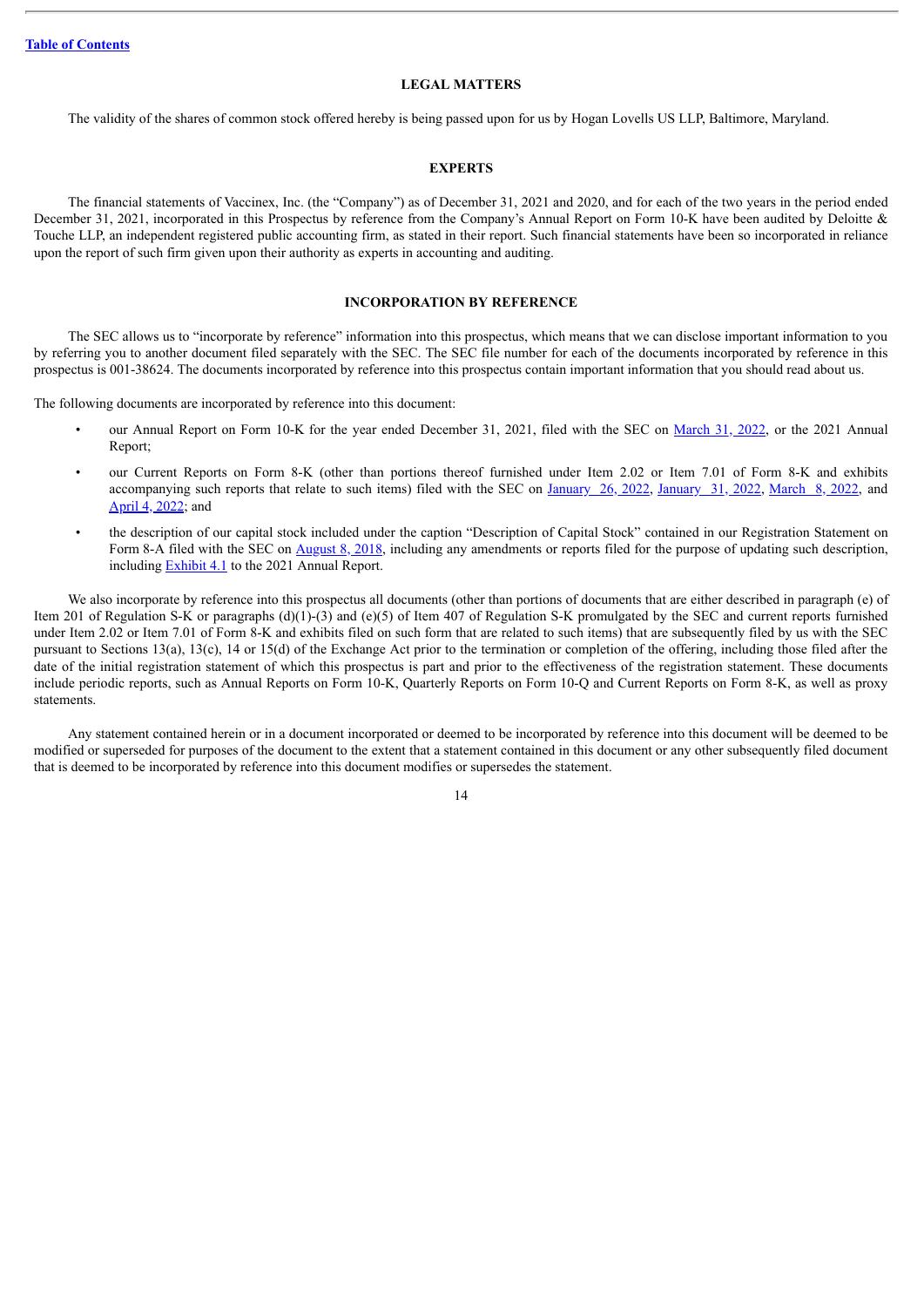# **Table of [Contents](#page-3-0)**

You may request, orally or in writing, a copy of any or all of the documents incorporated herein by reference. These documents will be provided to you at no cost, by contacting: Vaccinex, Inc., Attn: Corporate Secretary, 1895 Mount Hope Avenue, Rochester, New York 14620. In addition, copies of any or all of the documents incorporated herein by reference may be accessed at our website at *www.vaccinex.com*. The information on such website is not incorporated by reference and is not a part of this prospectus.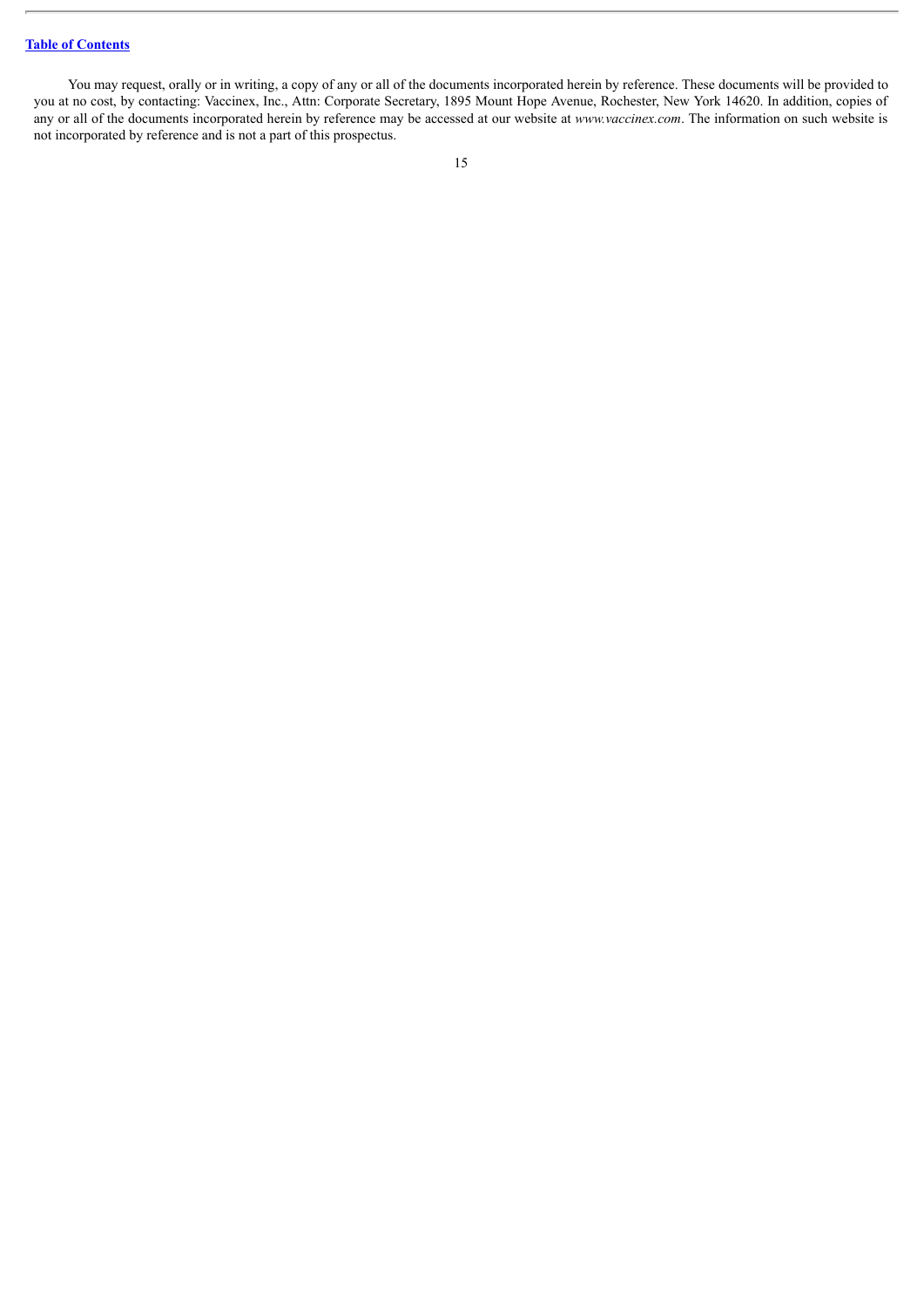### **WHERE YOU CAN FIND MORE INFORMATION**

<span id="page-20-0"></span>We are a reporting company and file annual, quarterly and current reports, proxy and information statements, and other information with the SEC. This prospectus is part of a registration statement that we have filed with the SEC relating to the common stock to be offered under this prospectus. This prospectus does not contain all of the information set forth in the registration statement and the exhibits to the registration statement. For further information with respect to us and the common stock to be offered under this prospectus, we refer you to the registration statement and the exhibits and schedules filed as a part of the registration statement.

The SEC maintains an internet site that contains reports, proxy and information statements, and other information regarding issuers that file electronically with the SEC, where you may read and copy the registration statement, as well as our reports, proxy and information statements, and other information. The address of the SEC's web site is *www.sec.gov*.

Copies of certain information filed by us with the SEC are also available on our website at *www.vaccinex.com*. Information contained in or accessible through our website does not constitute a part of this prospectus and is not incorporated by reference in this prospectus.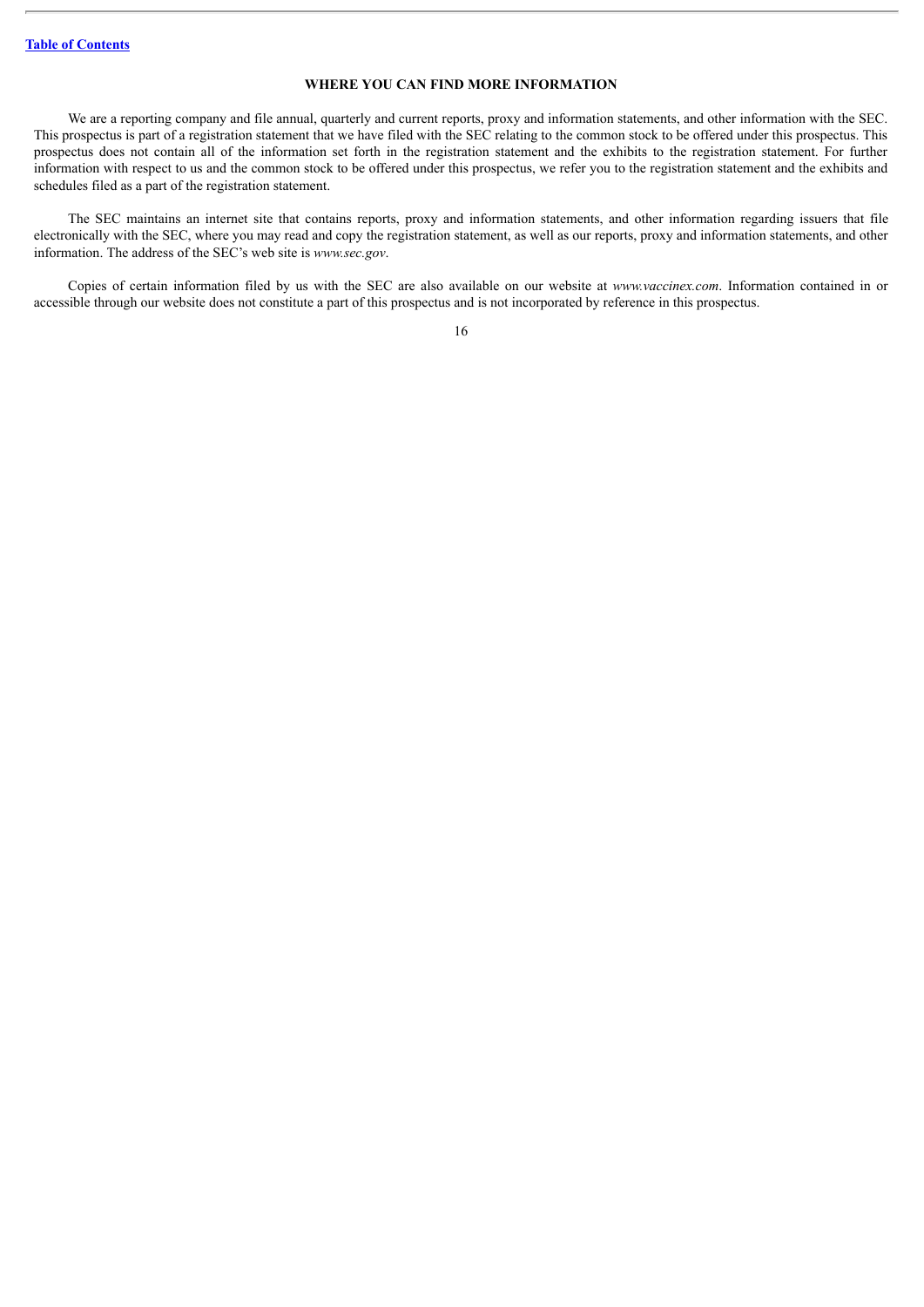#### **PART II**

#### **INFORMATION NOT REQUIRED IN PROSPECTUS**

#### **Item 14. Other Expenses of Issuance and Distribution.**

The following table sets forth the expenses to be incurred in connection with the offering described in this registration statement, all of which will be paid by the Registrant. All amounts are estimates except the SEC registration fee.

|                                                     | Amount    |
|-----------------------------------------------------|-----------|
| Securities and Exchange Commission registration fee | 387.41    |
| Accounting fees and expenses                        | 25,000.00 |
| Legal fees and expenses                             | 25,000.00 |
| Printing and miscellaneous expenses                 | 4,612.59  |
| <b>Total Expenses</b>                               | 55,000    |

#### **Item 15. Indemnification of Directors and Officers.**

Section 102(b)(7) of the Delaware General Corporation Law, or the DGCL, provides that a Delaware corporation, in its certificate of incorporation, may limit the personal liability of a director to the corporation or its stockholders for monetary damages for breach of fiduciary duties as a director, except for liability for any:

- transaction from which the director derived an improper personal benefit;
- act or omission not in good faith or that involved intentional misconduct or a knowing violation of law;
- unlawful payment of dividends or redemption of shares; or
- breach of the director's duty of loyalty to the corporation or its stockholders.

Section 145(a) of the DGCL provides, in general, that a Delaware corporation may indemnify any person who was or is a party, or is threatened to be made a party, to any threatened, pending or completed action, suit or proceeding, whether civil, criminal, administrative, or investigative (other than an action by or in the right of the corporation) because that person is or was a director, officer, employee or agent of the corporation, or is or was serving at the request of the corporation as a director, officer, employee or agent of another corporation or other enterprise. The indemnity may include expenses (including attorneys' fees), judgments, fines, and amounts paid in settlement actually and reasonably incurred by the person in connection with such action, so long as the person acted in good faith and in a manner he or she reasonably believed was in or not opposed to the corporation's best interests, and, with respect to any criminal action or proceeding, had no reasonable cause to believe his or her conduct was unlawful.

Section 145(b) of the DGCL provides, in general, that a Delaware corporation may indemnify any person who was or is a party, or is threatened to be made a party, to any threatened, pending or completed action or suit by or in the right of the corporation to obtain a judgment in its favor because the person is or was a director, officer, employee or agent of the corporation, or is or was serving at the request of the corporation as a director, officer, employee or agent of another corporation or other enterprise. The indemnity may include expenses (including attorneys' fees) actually and reasonably incurred by the person in connection with the defense or settlement of such action, so long as the person acted in good faith and in a manner the person reasonably believed was in or not opposed to the corporation's best interests, except that no indemnification shall be permitted without judicial approval if a court has determined that the person is to be liable to the corporation with respect to such claim. Section  $145(c)$  of the DGCL provides that, if a present or former director or officer has been successful in defense of any action referred to in Sections 145(a) and (b) of the DGCL, the corporation must indemnify such officer or director against the expenses (including attorneys' fees) he or she actually and reasonably incurred in connection with such action.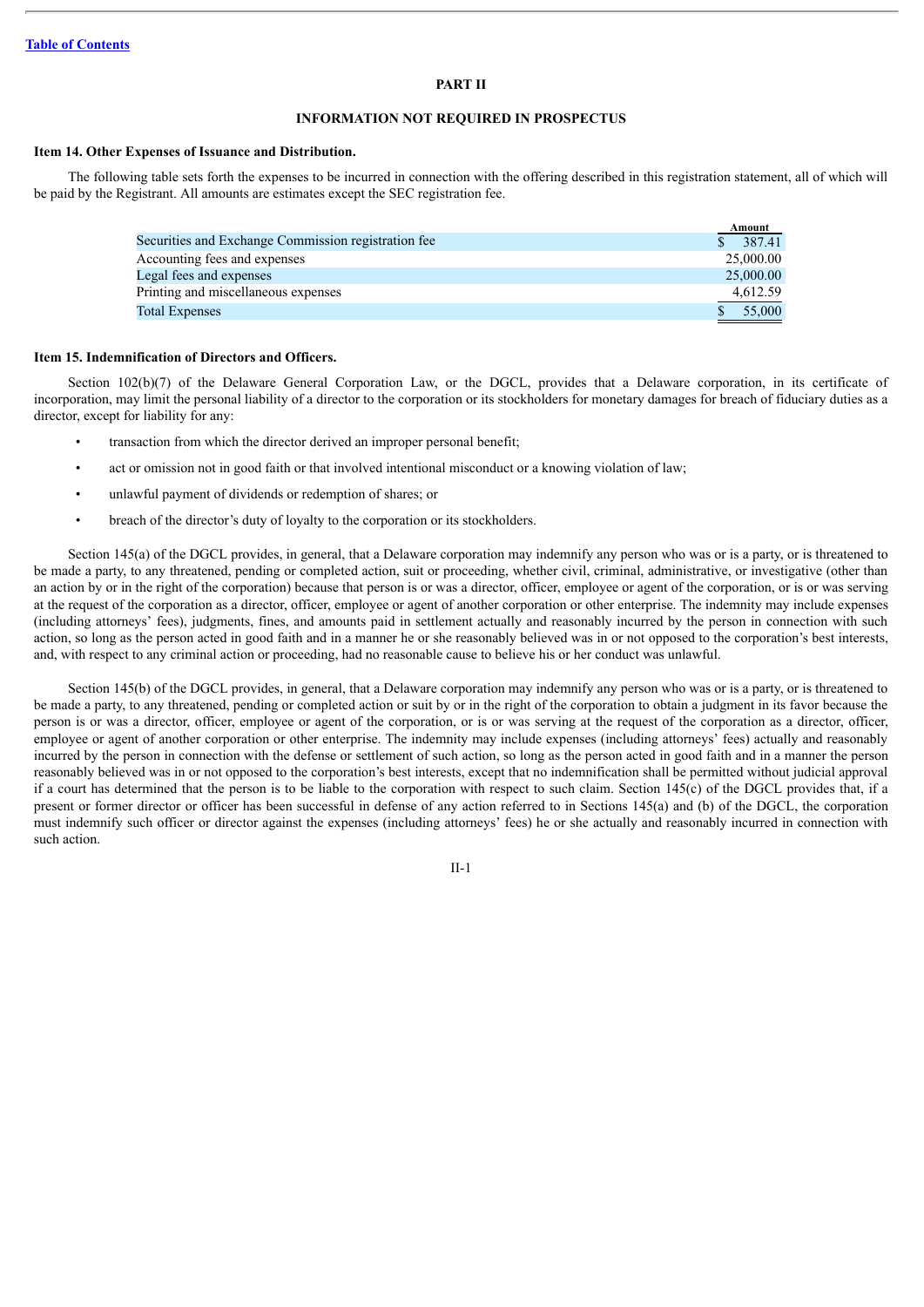Section  $145(g)$  of the DGCL provides, in general, that a corporation may purchase and maintain insurance on behalf of any person who is or was a director, officer, employee or agent of the corporation, or is or was serving at the request of the corporation as a director, officer, employee or agent of another corporation or other enterprise against any liability asserted against and incurred by such person, in any such capacity, or arising out of his or her status as such, whether or not the corporation could indemnify the person against such liability under Section 145 of the DGCL.

Our amended and restated certificate of incorporation and our amended and restated bylaws provide for the indemnification of our directors and officers to the fullest extent permitted under the DGCL.

We have entered into separate indemnification agreements with all of our directors and officers in addition to the indemnification provided for in our amended and restated certificate of incorporation and our amended and restated bylaws. These indemnification agreements provide, among other things, that we will indemnify our directors and officers for certain expenses, including damages, judgments, fines, penalties, settlements and costs and attorneys' fees and disbursements, incurred by a director or officer in any claim, action or proceeding arising in his or her capacity as a director or officer of our company or in connection with service at our request for another corporation or entity. The indemnification agreements also provide for procedures that will apply in the event that a director or officer makes a claim for indemnification.

We also maintain a directors' and officers' insurance policy pursuant to which our directors and officers are insured against liability for actions taken in their capacities as directors and officers.

#### **Item 16. Exhibits and Financial Statement Schedules.**

# **EXHIBIT INDEX**

| Exhibit<br>No. | <b>Description</b>                                                                                                                                                                                                                                   |
|----------------|------------------------------------------------------------------------------------------------------------------------------------------------------------------------------------------------------------------------------------------------------|
| 3.1            | <u>Amended and Restated Certificate of Incorporation of Vaccinex, Inc. (incorporated herein by reference from Exhibit 3.1 to the Company's</u><br>Current Report on Form 8-K filed on August 13, 2018).                                              |
| 3.2            | Amended and Restated Bylaws of Vaccinex, Inc. (incorporated herein by reference from Exhibit 3.2 to the Company's Current Report on<br><u>Form 8-K filed on August 13, 2018).</u>                                                                    |
| 4.1            | Reference is made to Exhibits 3.1 and 3.2.                                                                                                                                                                                                           |
| 4.2            | <u>Registration Rights Agreement, by and between the Company and the Selling Stockholders, dated January 31, 2022 (incorporated herein</u><br>by reference from Exhibit 10.2 to the Company's Current Report on Form 8-K filed on January 31, 2022). |
| 4.3            | Specimen Common Stock Certificate (incorporated herein by reference to Exhibit 4.1 to the Company's Registration Statement on Form<br><u>S-1 (File No. 333-226103), as amended, filed on July 9, 2018).</u>                                          |
| $5.1*$         | Opinion of Hogan Lovells US LLP.                                                                                                                                                                                                                     |
| $23.1*$        | Consent of Independent Registered Public Accounting Firm, Deloitte & Touche LLP.                                                                                                                                                                     |
| $23.2*$        | Consent of Hogan Lovells US LLP (included in Exhibit 5.1).                                                                                                                                                                                           |
| $24.1*$        | Power of Attorney.                                                                                                                                                                                                                                   |

- 107\* Filing Fee [Table.](#page-30-0)
- Filed herewith.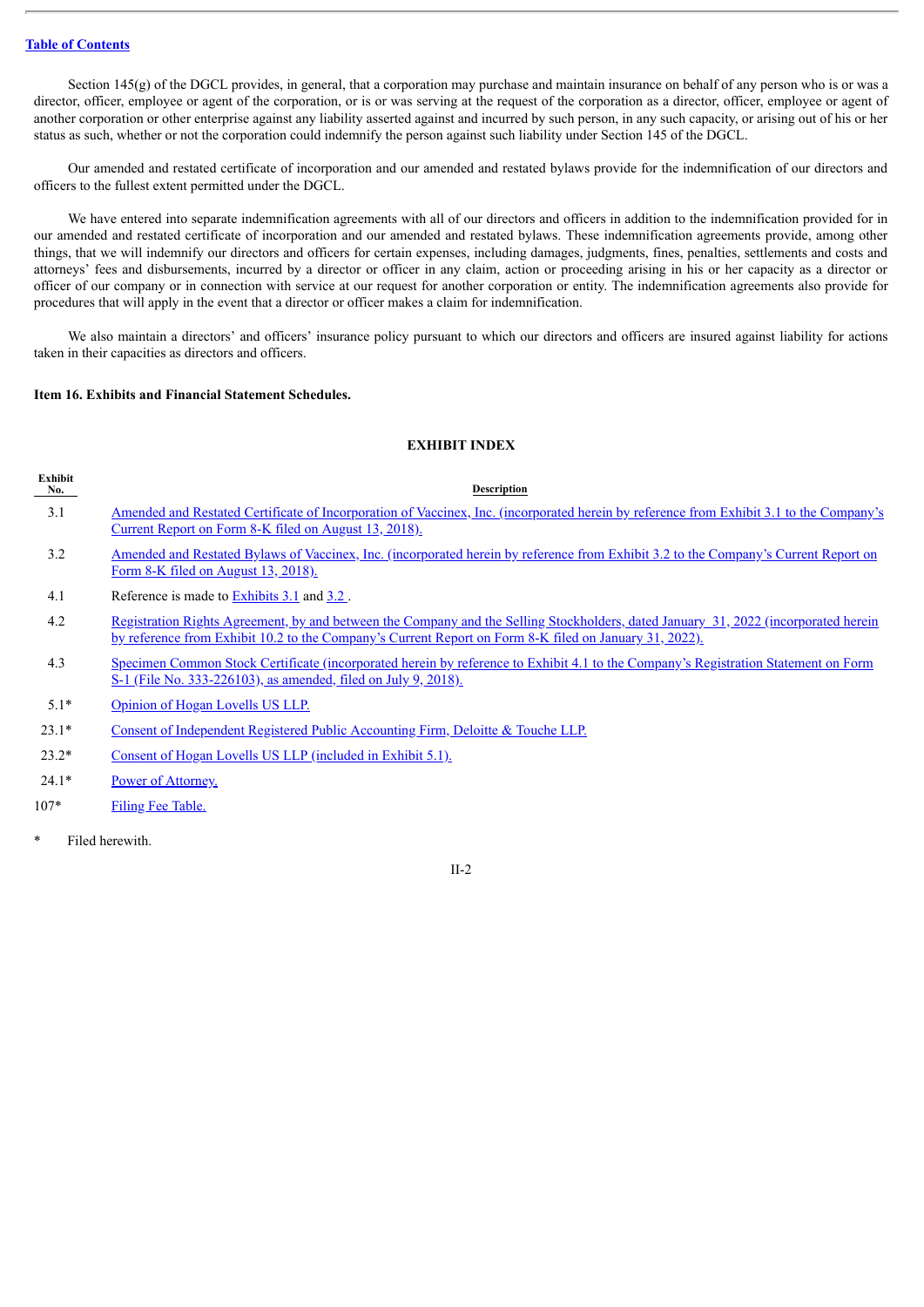#### **Item 17. Undertakings.**

(a) The undersigned registrant hereby undertakes:

(1) To file, during any period in which offers or sales are being made, a post-effective amendment to this registration statement:

(i) To include any prospectus required by Section  $10(a)(3)$  of the Securities Act of 1933;

(ii) To reflect in the prospectus any facts or events arising after the effective date of the registration statement (or the most recent post-effective amendment thereof) which, individually or in the aggregate, represent a fundamental change in the information set forth in the registration statement. Notwithstanding the foregoing, any increase or decrease in volume of securities offered (if the total dollar value of securities offered would not exceed that which was registered) and any deviation from the low or high end of the estimated maximum offering range may be reflected in the form of prospectus filed with the Commission pursuant to Rule 424(b) if, in the aggregate, the changes in volume and price represent no more than 20 percent change in the maximum aggregate offering price set forth in the "Calculation of Registration Fee" table in the effective registration statement;

(iii) To include any material information with respect to the plan of distribution not previously disclosed in the registration statement or any material change to such information in the registration statement;

*provided, however*, that paragraphs  $(a)(1)(i)$ ,  $(a)(1)(ii)$ , and  $(a)(1)(iii)$  do not apply if the information required to be included in a post-effective amendment by those paragraphs is contained in reports filed with or furnished to the SEC by the registrant pursuant to section 13 or section 15(d) of the Securities Exchange Act of 1934 that are incorporated by reference in the registration statement, or is contained in a form of prospectus filed pursuant to Rule 424(b) that is part of the registration statement.

(2) That, for the purpose of determining any liability under the Securities Act of 1933, each such post-effective amendment shall be deemed to be a new registration statement relating to the securities offered therein, and the offering of such securities at that time shall be deemed to be the initial bona fide offering thereof.

(3) To remove from registration by means of a post-effective amendment any of the securities being registered which remain unsold at the termination of the offering.

(4) That, for the purpose of determining liability under the Securities Act of 1933 to any purchaser:

(i) Each prospectus filed by the registrant pursuant to Rule 424(b)(3) shall be deemed to be part of the registration statement as of the date the filed prospectus was deemed part of and included in the registration statement; and

(ii) Each prospectus required to be filed pursuant to Rule  $424(b)(2)$ ,  $(b)(5)$ , or  $(b)(7)$  as part of the registration statement in reliance on Rule 430B relating to an offering made pursuant to Rule  $415(a)(1)(i)$ , (vii), or (x) for the purpose of providing the information required by Section 10(a) of the Securities Act of 1933 shall be deemed to be part of and included in the registration statement as of the earlier of the date such form of prospectus is first used after effectiveness or the date of the first contract of sale of securities in the offering described in the prospectus. As provided in Rule 430B, for liability purposes of the issuer and any person that is at that date an underwriter, such date shall be deemed to be a new effective date of the registration statement relating to the securities in the registration statement to which the prospectus relates, and the offering of such securities at that time shall be deemed to be the initial bona fide offering thereof. Provided, however, that no statement made in a registration statement or prospectus that is part of the registration statement or made in a document incorporated or deemed incorporated by reference into the registration statement or prospectus that is part of the registration statement will, as to a purchaser with a time of contract of sale prior to such effective date, supersede or modify any statement that was made in the registration statement or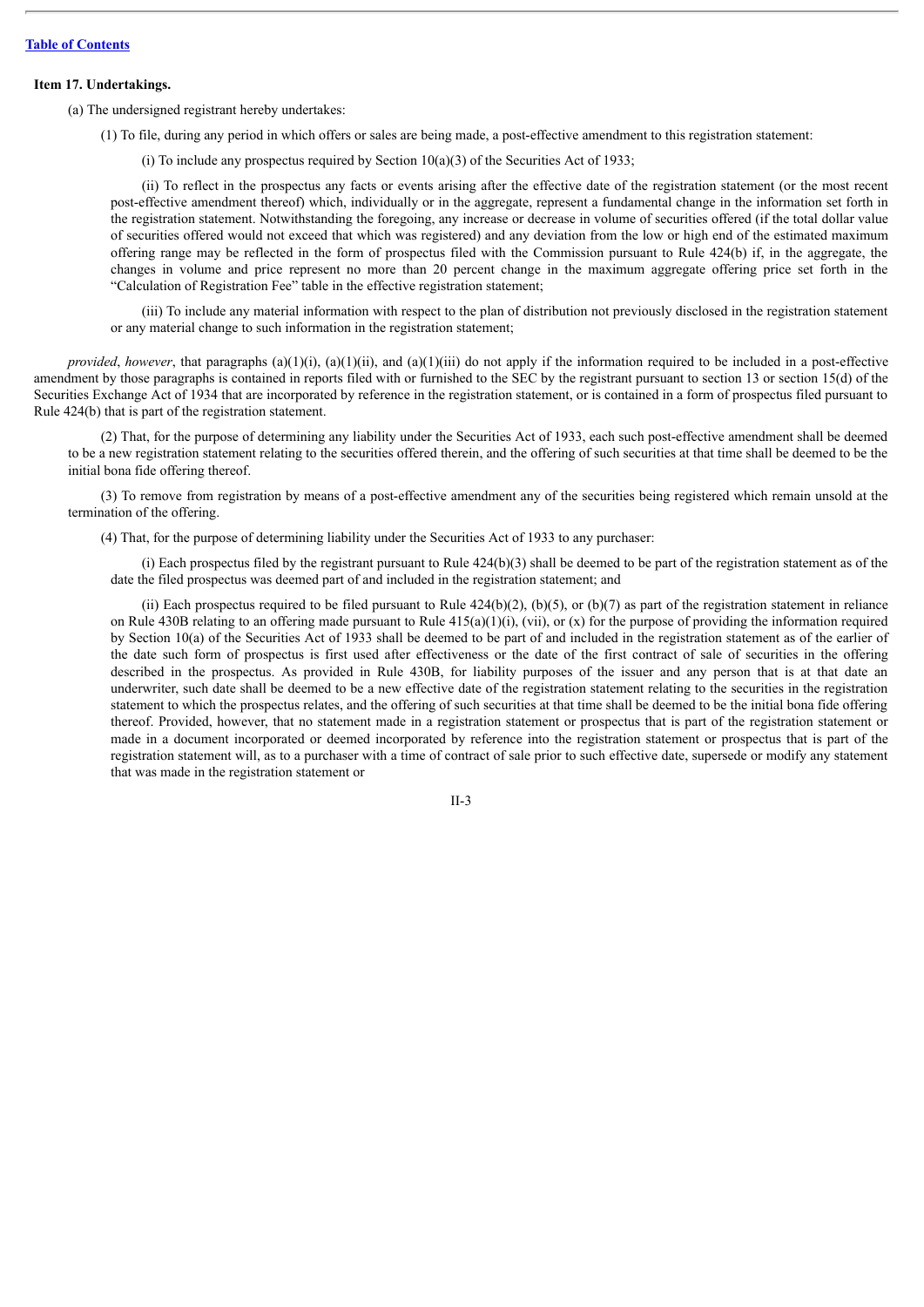prospectus that was part of the registration statement or made in any such document immediately prior to such effective date.

(b) The undersigned registrant hereby undertakes that, for purposes of determining any liability under the Securities Act of 1933, each filing of the registrant's annual report pursuant to section 13(a) or section 15(d) of the Securities Exchange Act of 1934 (and, where applicable, each filing of an employee benefit plan's annual report pursuant to section 15(d) of the Securities Exchange Act of 1934) that is incorporated by reference in the registration statement shall be deemed to be a new registration statement relating to the securities offered therein, and the offering of such securities at that time shall be deemed to be the initial bona fide offering thereof.

(h) Insofar as indemnification for liabilities arising under the Securities Act of 1933 may be permitted to directors, officers and controlling persons of the registrant pursuant to the foregoing provisions, or otherwise, the registrant has been advised that in the opinion of the Securities and Exchange Commission such indemnification is against public policy as expressed in the Act and is, therefore, unenforceable. In the event that a claim for indemnification against such liabilities (other than the payment by the registrant of expenses incurred or paid by a director, officer or controlling person of the registrant in the successful defense of any action, suit or proceeding) is asserted by such director, officer or controlling person in connection with the securities being registered, the registrant will, unless in the opinion of its counsel the matter has been settled by controlling precedent, submit to a court of appropriate jurisdiction the question whether such indemnification by it is against public policy as expressed in the Act and will be governed by the final adjudication of such issue.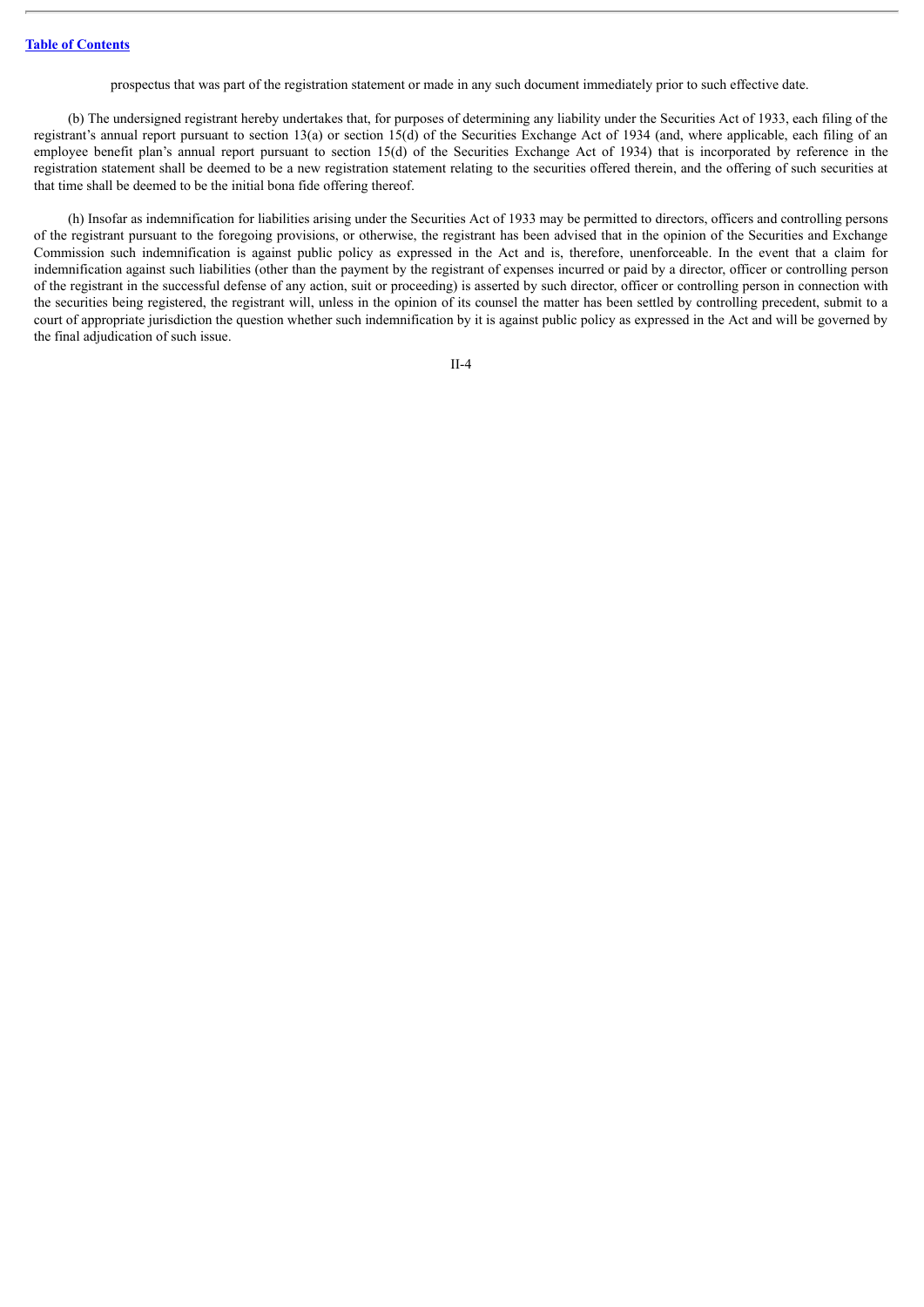# **SIGNATURES**

Pursuant to the requirements of the Securities Act of 1933, as amended, the registrant certifies that it has reasonable grounds to believe that it meets all of the requirements for filing on Form S-3 and has duly caused this registration statement to be signed on its behalf by the undersigned, thereunto duly authorized, in the City of Rochester, in the State of New York, on April 11, 2022.

#### **VACCINEX, INC.**

By: /s/ Maurice Zauderer, Ph.D. Name: Maurice Zauderer, Ph.D. Title: President and Chief Executive Officer

Pursuant to the requirements of the Securities Act of 1933, as amended, this registration statement has been signed by the following persons in the capacities and on the dates indicated.

| Signature                                                        | <b>Title</b>                                                                     | Date           |  |
|------------------------------------------------------------------|----------------------------------------------------------------------------------|----------------|--|
| /s/ Maurice Zauderer, Ph.D.<br>Maurice Zauderer, Ph.D.           | President, Chief Executive Officer and Director<br>(Principal Executive Officer) | April 11, 2022 |  |
| /s/ Scott E. Royer, CFA, MBA<br>Scott E. Royer, CFA, MBA         | Chief Financial Officer<br>(Principal Financial and Accounting Officer)          | April 11, 2022 |  |
| $\ast$<br><b>Albert D. Friedberg</b>                             | Chairman of the Board                                                            | April 11, 2022 |  |
| $\ast$<br>Chrystyna Bedrij Stecyk                                | Director                                                                         | April 11, 2022 |  |
| $\ast$<br><b>Jacob B. Frieberg</b>                               | Director                                                                         | April 11, 2022 |  |
| $\ast$                                                           | Director                                                                         | April 11, 2022 |  |
| J. Jeffrey Goater<br>$\ast$                                      | Director                                                                         | April 11, 2022 |  |
| Bala S. Manian, Ph.D.<br>$\ast$                                  | Director                                                                         | April 11, 2022 |  |
| <b>Gerald E. Van Strydonck</b><br>$\ast$<br><b>Barbara Yanni</b> | Director                                                                         | April 11, 2022 |  |
|                                                                  |                                                                                  |                |  |

\* By: /s/ Maurice Zauderer, Ph.D. **Maurice Zauderer, Ph.D.**

*Attorney-in-Fact*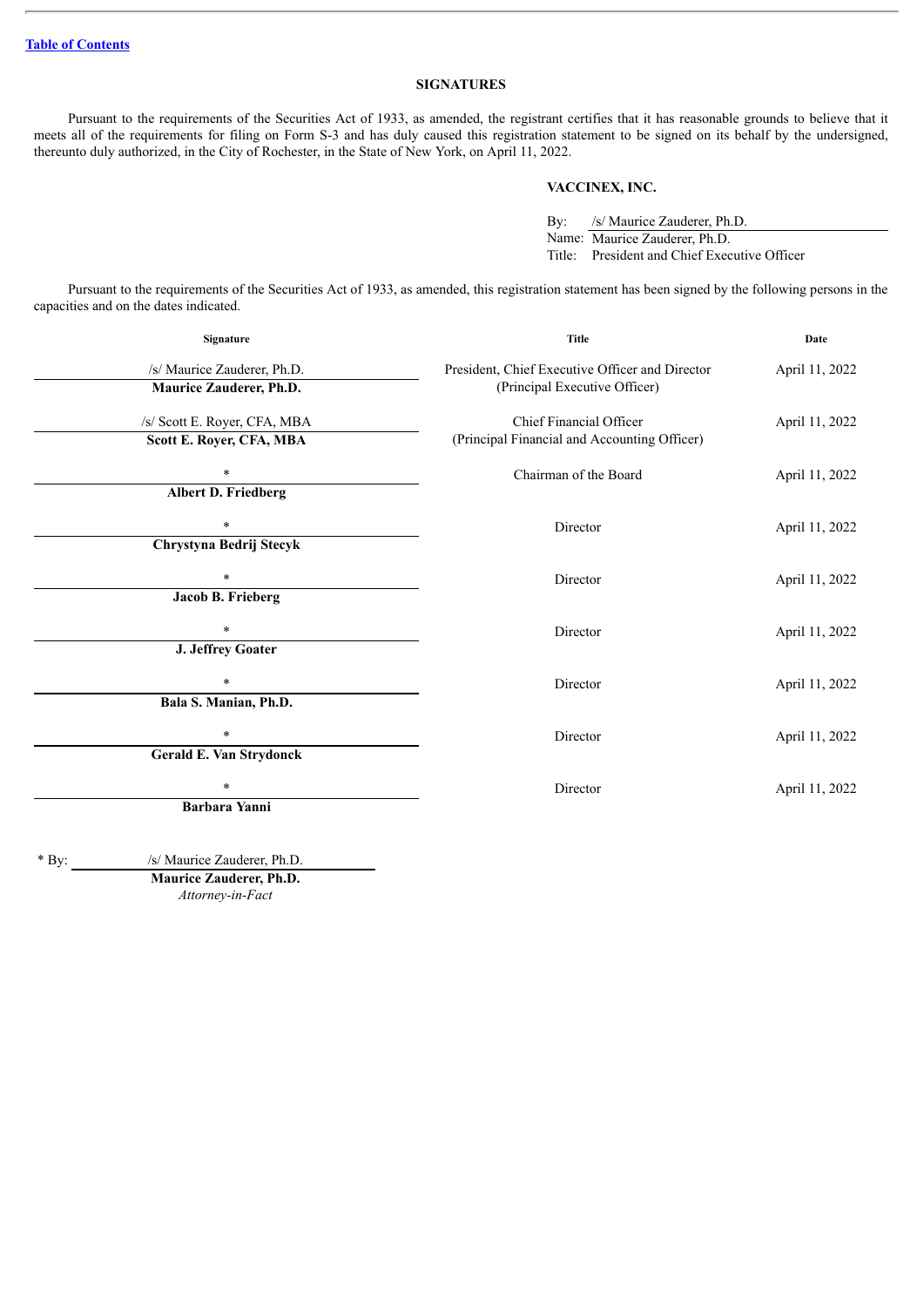Hogan Lovells US LLP Harbor East 100 International Drive Suite 2000 Baltimore, MD 21202 T +1 410 659 2700 F +1 410 659 2701 www.hoganlovells.com

<span id="page-26-0"></span>Hogan Lovells

April 11, 2022

Board of Directors Vaccinex, Inc. 1895 Mount Hope Avenue Rochester, NY 14620

To the addressee referred to above:

We are acting as counsel to Vaccinex, Inc., a Delaware corporation (the "**Company**"), in connection with its registration statement on Form S-3 (the "**Registration Statement**"), filed with the Securities and Exchange Commission under the Securities Act of 1933, as amended (the "**Act**"), relating to the proposed public offering by the selling stockholders listed in the Registration Statement of up to 3,252,251 issued and outstanding shares of common stock, par value \$0.0001 per share, of the Company (the "**Shares**"), all of which may be sold from time to time and on a delayed or continuous basis, as set forth in the prospectus which forms a part of the Registration Statement (the "**Prospectus**"), and as to be set forth in one or more supplements to the Prospectus. This opinion letter is furnished to you at your request to enable you to fulfill the requirements of Item 601(b)(5) of Regulation S-K, 17 C.F.R. § 229.601(b)(5), in connection with the Registration Statement.

For purposes of this opinion letter, we have examined copies of such agreements, instruments and documents as we have deemed an appropriate basis on which to render the opinions hereinafter expressed. In our examination of the aforesaid documents, we have assumed the genuineness of all signatures, the legal capacity of all natural persons, the accuracy and completeness of all documents submitted to us, the authenticity of all original documents, and the conformity to authentic original documents of all documents submitted to us as copies (including pdfs). As to all matters of fact, we have relied on the representations and statements of fact made in the documents so reviewed, and we have not independently established the facts so relied on. This opinion letter is given, and all statements herein are made, in the context of the foregoing.

This opinion letter is based as to matters of law solely on the applicable provisions of the Delaware General Corporation Law, as amended. We express no opinion herein as to any other statutes, rules or regulations (and in particular, we express no opinion as to any effect that such other statutes, rules or regulations may have on the opinions expressed herein).

Based upon, subject to and limited by the foregoing, we are of the opinion that, as of the date hereof, the Shares have been validly issued and are fully paid and nonassessable.

Hogan Lovells US LLP is a limited liability partnership registered in the District of Columbia. "Hogan Lovells" is an international legal practice that includes Hogan Lovells US LLP and Hogan Lovells International LLP, with offices in: Alicante Amsterdam Baltimore Beijing Birmingham Boston Brussels Colorado Springs Denver Dubai Dusseldorf<br>Frankfurt Hamburg Hanoi Ho Chi Minh City Hong Kong Houston Johannes more information see www.hoganlovells.com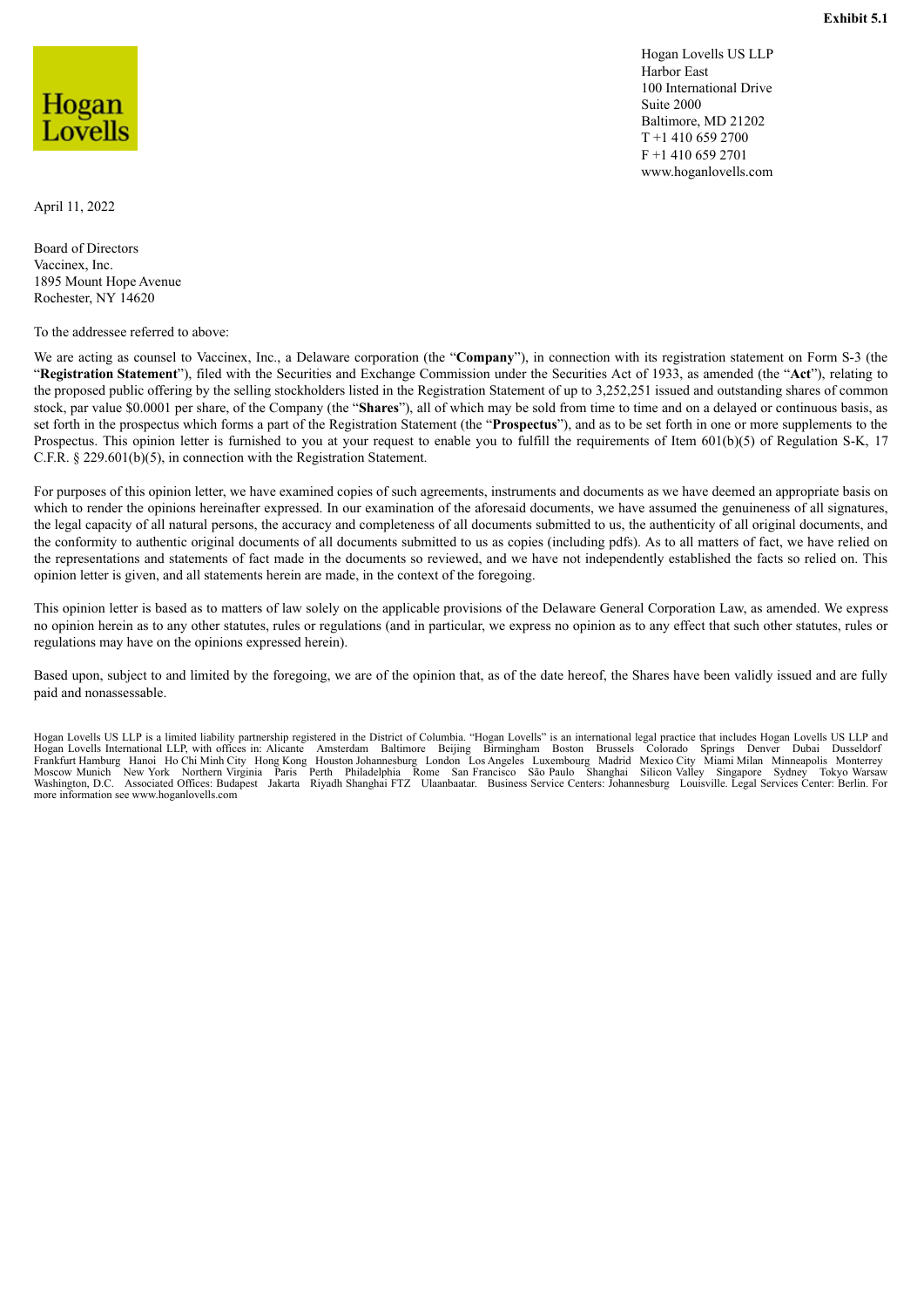Board of Directors Vaccinex, Inc. April 11, 2022 Page 2

This opinion letter has been prepared for use in connection with the Registration Statement. We assume no obligation to advise of any changes in the foregoing subsequent to the effective date of the Registration Statement.

We hereby consent to the filing of this opinion letter as Exhibit 5.1 to the Registration Statement and to the reference to this firm under the caption "Legal Matters" in the Prospectus. In giving this consent, we do not thereby admit that we are an "expert" within the meaning of the Act.

Very truly yours,

/s/ HOGAN LOVELLS US LLP

HOGAN LOVELLS US LLP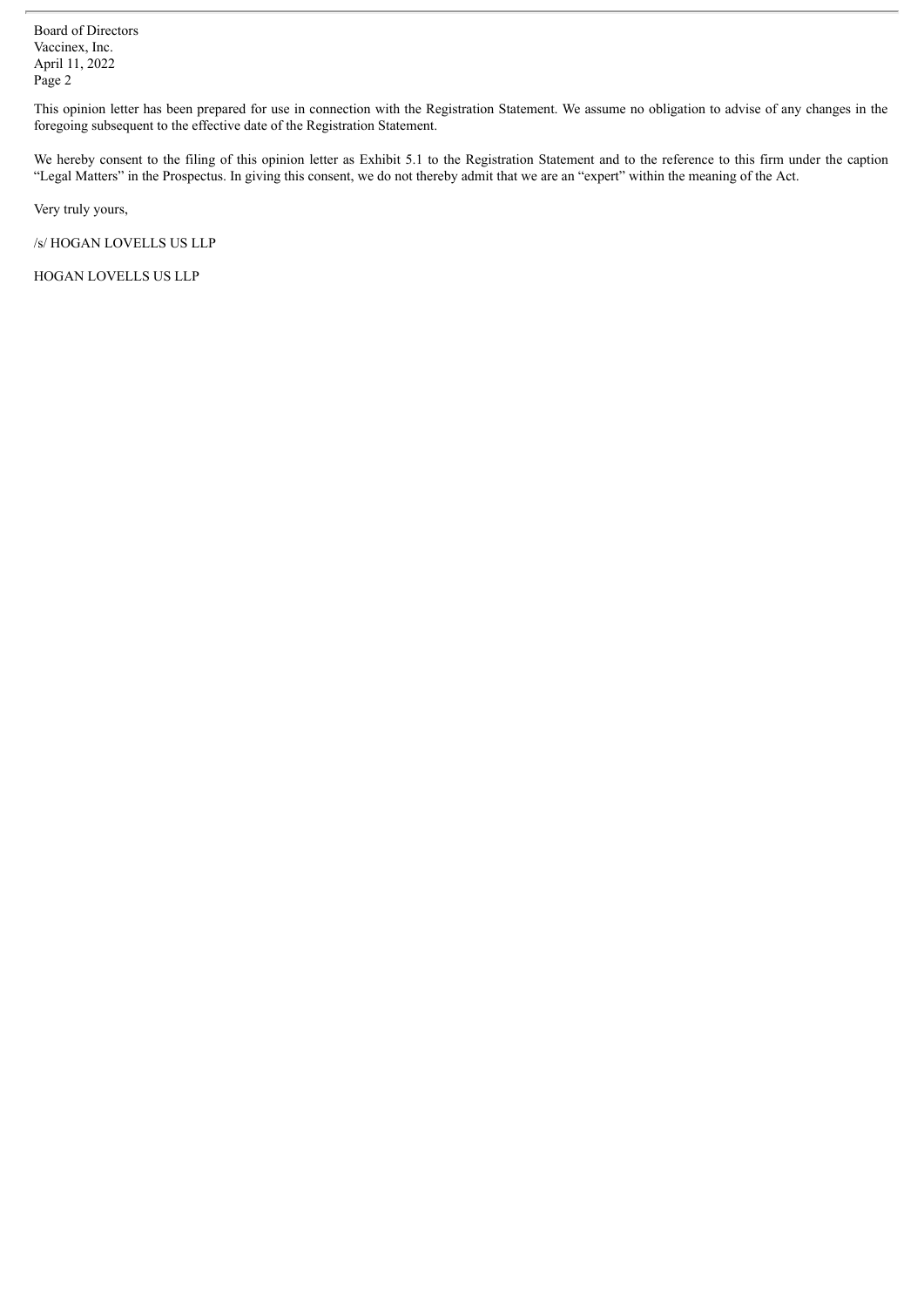# **CONSENT OF INDEPENDENT REGISTERED PUBLIC ACCOUNTING FIRM**

<span id="page-28-0"></span>We consent to the incorporation by reference in this Registration Statement on Form S-3 of our report dated March 31, 2022, relating to the financial statements of Vaccinex, Inc. (the "Company"), appearing in the Annual Report on Form 10-K of the Company filed on March 31, 2022, for the year ended December 31, 2021. We also consent to the reference to us under the heading "Experts" in such Registration Statement.

/s/ Deloitte & Touche LLP

Williamsville, New York April 11, 2022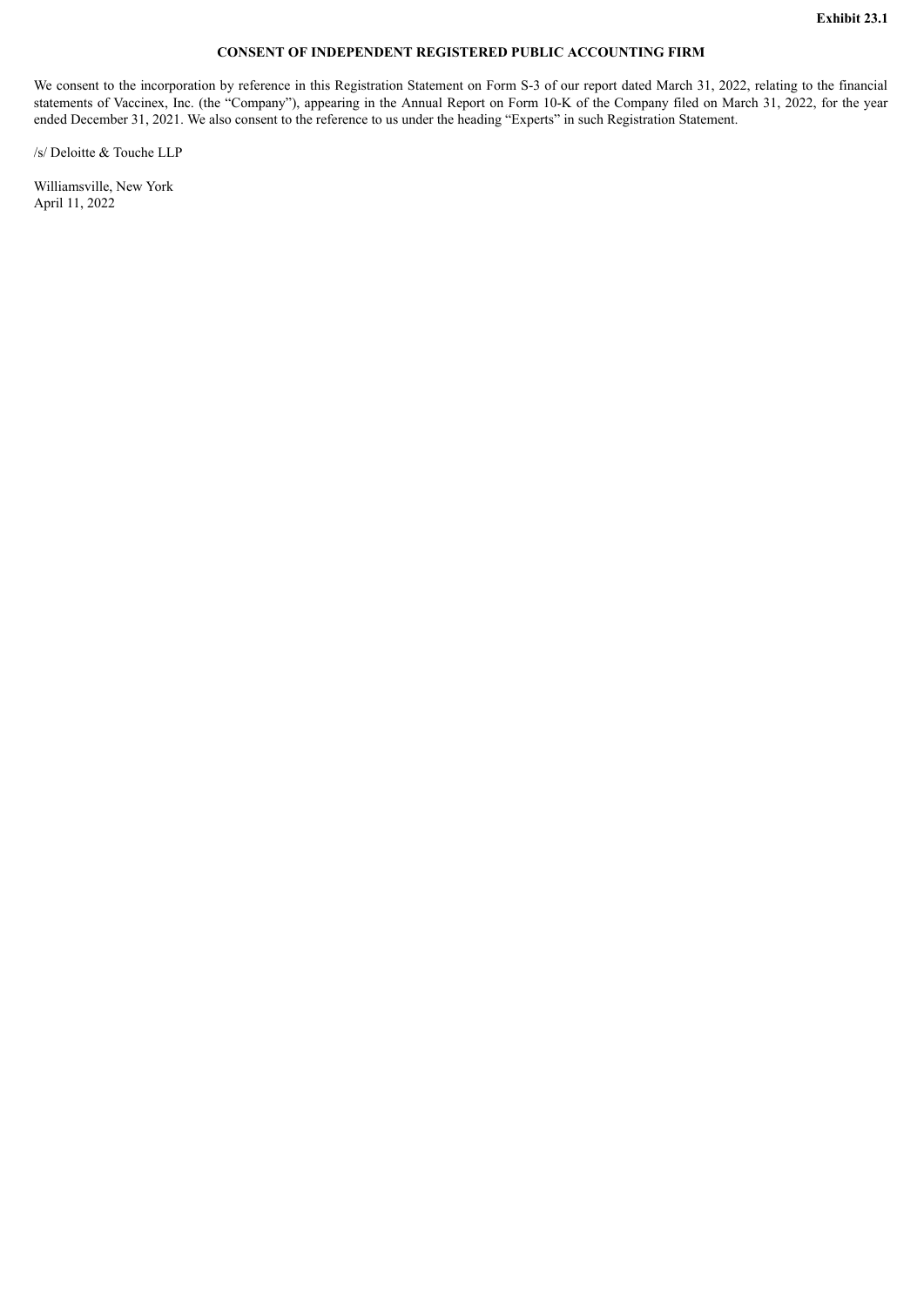## **VACCINEX, INC.**

#### **POWER OF ATTORNEY**

<span id="page-29-0"></span>Each of the undersigned directors and officers of Vaccinex, Inc., a Delaware corporation (the "Registrant"), hereby constitutes and appoints Maurice Zauderer, Ph.D. and Scott E. Royer, CFA, MBA, and each of them, with full power of substitution and resubstitution and full power to act without the other, his or her true and lawful attorney-in-fact and agent to act in such person's name, place and stead, in any and all capacities, to execute and file with the Securities and Exchange Commission under the Securities Act of 1933 one or more registration statement(s) on Form S-3 relating to the offer and resale by certain selling stockholders of shares of common stock, par value \$0.0001 per share, of the Registrant in connection with that certain Registration Rights Agreement, dated January 31, 2022, and any and all amendments, supplements and exhibits thereto, including pre-effective and post-effective amendments or supplements or any additional registration statement filed pursuant to Rule 462 promulgated under the Securities Act of 1933, as amended, with full power and authority to do and perform any and all acts and things necessary, appropriate or desirable to be done in the premises, or in the name, place and stead of the undersigned, as fully to all intents and purposes as such person might or could do in person, hereby ratifying and approving all that said attorneys-in-fact or any of them and any substitute therefor may lawfully do or cause to be done by virtue thereof.

This Power of Attorney may be executed in multiple counterparts, each of which shall be deemed an original with respect to the person executing

it.

| Signature                                                     | <b>Title</b>                                                                     | Date          |
|---------------------------------------------------------------|----------------------------------------------------------------------------------|---------------|
| /s/ Maurice Zauderer, Ph.D.<br>Maurice Zauderer, Ph.D.        | President, Chief Executive Officer and Director<br>(Principal Executive Officer) | April 4, 2022 |
| /s/ Scott E. Royer<br>Scott E. Royer, CFA, MBA                | Chief Financial Officer<br>(Principal Financial and Accounting Officer)          | April 5, 2022 |
| /s/ Albert D. Friedberg<br><b>Albert D. Friedberg</b>         | Chairman of the Board                                                            | April 7, 2022 |
| /s/ Chrystyna Bedrij Stecyk<br>Chrystyna Bedrij Stecyk        | Director                                                                         | April 5, 2022 |
| /s/ Jacob B. Frieberg<br>Jacob B. Frieberg                    | Director                                                                         | April 5, 2022 |
| /s/ J. Jeffrey Goater<br>J. Jeffrey Goater                    | Director                                                                         | April 4, 2022 |
| /s/ Bala S. Manian, Ph.D.<br>Bala S. Manian, Ph.D.            | Director                                                                         | April 7, 2022 |
| /s/ Gerald E. Van Strydonck<br><b>Gerald E. Van Strydonck</b> | Director                                                                         | April 4, 2022 |
| /s/ Barbara Yanni<br><b>Barbara Yanni</b>                     | Director                                                                         | April 4, 2022 |